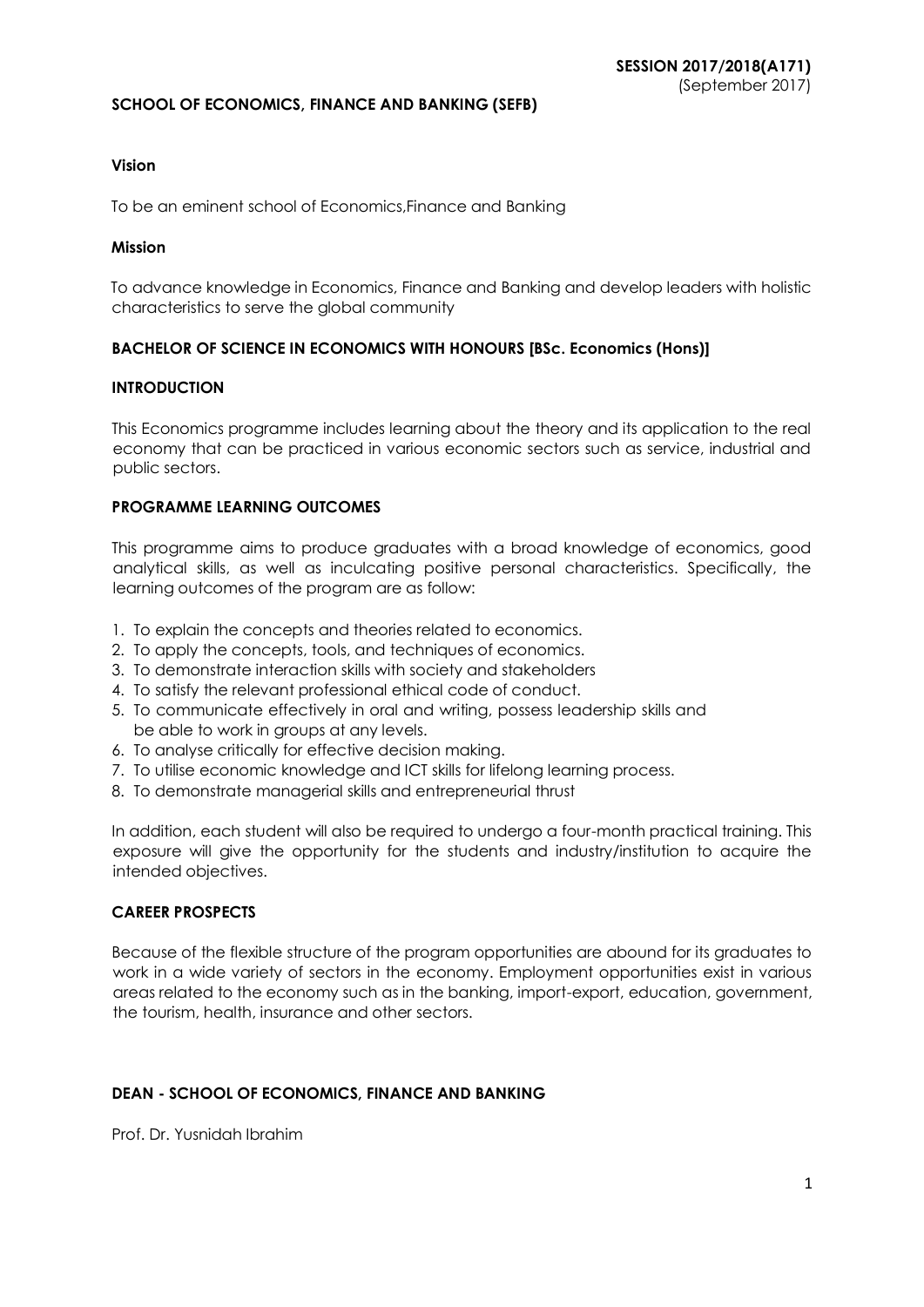BA (Actuarial Sc) (Iowa), MSc (Actuarial Sc) (Iowa), PhD (Finance) (DeMontfort) e-mail: yibrahim@uum.edu.my

### **DEPUTY DEAN - SCHOOL OF ECONOMICS, FINANCE AND BANKING**

Assoc. Prof. Dr. Siti Aznor Haji Ahmad BEc (Hons) (UUM), MA (Leeds), Dip.Econ (Econ.Inst. Colorado), PhD (Glasgow) e-mail: siti736@uum.edu.my

### **HEAD OF DEPARTMENT – ECONOMICS AND AGRIBUSINESS MANAGEMENT**

Assoc. Prof. Dr. Shamzaeffa Samsudin BEc (Hons) (UUM), MSc (York), PhD (East Anglia) e-mail: shamzaeffa@uum.edu.my

### **PROGRAMME COORDINATOR – ECONOMICS**

Dr. Zalina Zainal BEc (Hons) (UUM), MEc (UKM), PhD (UKM) e-mail: z.zainal@uum.edu.my

#### **PROGRAMME COORDINATOR – AGRIBUSINESS MANAGEMENT**

Dr. Roslina Kamaruddin BSocSc (USM), MEcon. Mgmt (USM), PhD (UKM) e-mail: roslina\_k@uum.edu.my

### **PROFESSOR**

Prof. Dr. Abdul Razak Chik, AMK., BCN. BEc (Hons) (UKM), MA (Kent), PhD (Birmingham) e-mail: arc@uum.edu.my

Prof. Dr. Jamal Ali BSc (UPM), MSoc. (USM), PhD (UUM) e-mail: jamalali@uum.edu.my

#### **VISITING PROFESSOR**

Prof. Datuk Dr. Amir Hussin Baharuddin Dip. Agric (Serdang), BSc Agri Econ (LSU), MSc (LSU), PhD (Missouri-Columbia, USA). e-mail : amirhussin@uum.edu.my

#### **ASSOCIATE PROFESSOR**

Assoc. Prof. Dr. Bakti Hasan Basri BEc (Hons) (UUM), MEc (Malaya), PhD (Newcastle) e-mail : bakti@uum.edu.my

Assoc. Prof. Dr. Hussin Abdullah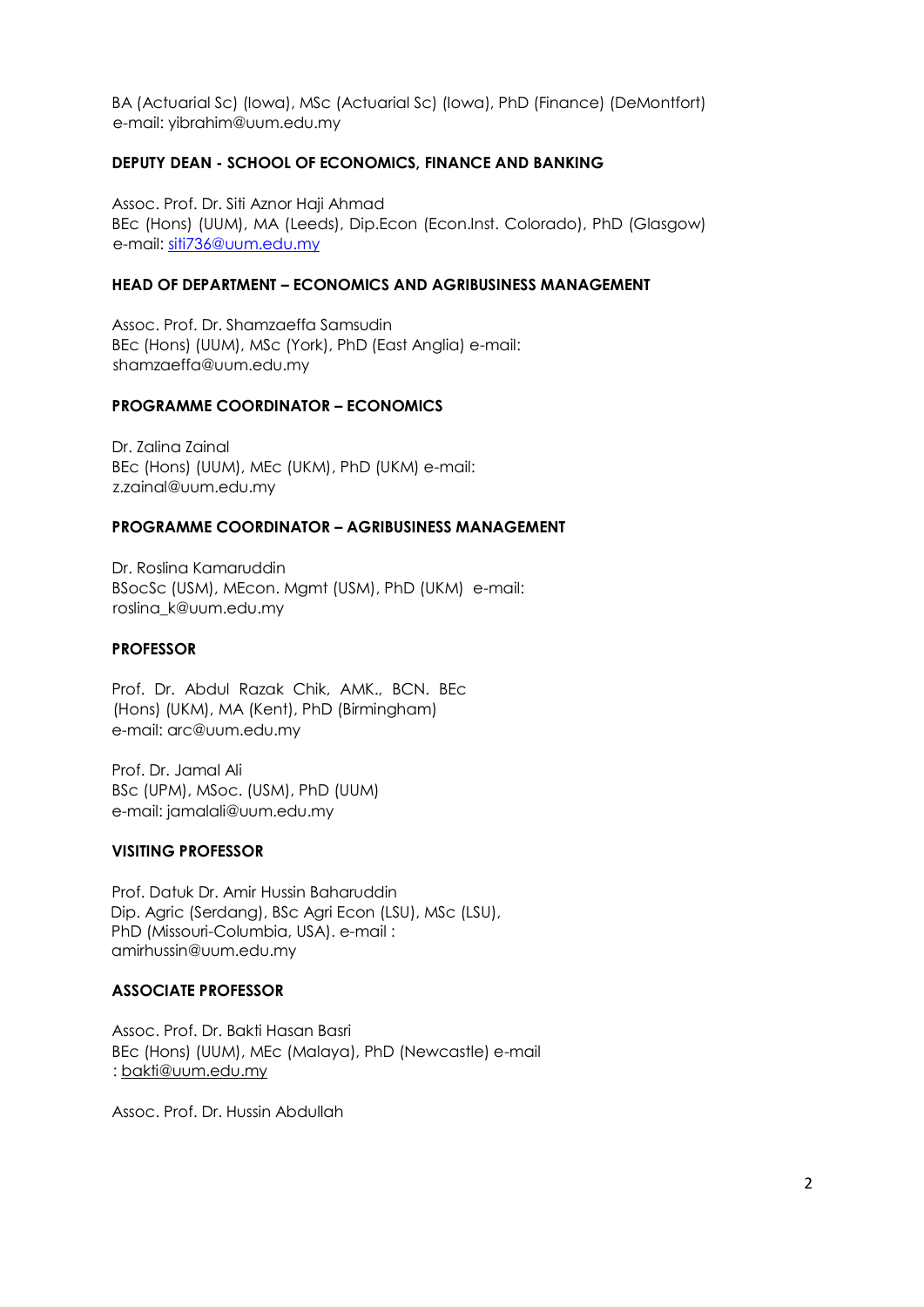Dip. Educ (MPT), BEc, MBA (UKM), PhD (UPM) e-mail : ahussin@uum.edu.my

Assoc. Prof. Dr. Lim Hock Eam BEc (Hons) (UUM), MSc (Univ. College, London), PhD (Monash) e-mail : lheam@uum.edu.my

Assoc. Prof. Dr. Mukaramah Harun BEc (Hons), MSc (Portsmouth), PhD (UPM) e-mail : mukaramah@uum.edu.my

Assoc. Prof. Dr. Nor Azam Abdul Razak BSc (Mgmt) (Indiana), MEc (Tsukuba), PhD (Louisiana State) e-mail : azam@uum.edu.my

Assoc. Prof. Dr**.** Nor' Aznin Abu Bakar BA, MSc (Portland), PhD (Surrey) e-mail : noraznin@uum.edu.my

Assoc. Prof. Dr. Norehan Abdullah BA (Maryville Col., Tennessee), MA (Western Illinois), PhD (UKM) e-mail : norehan@uum.edu.my

Assoc. Prof. Rahimah Majid BEc (Hons) (UKM), MSocSc (Birmingham) e-mail : mrahimah@uum.edu.my

Assoc. Prof. Dr. Russayani Ismail BEc (Hons) (UIA), MSc, PhD (Exeter) e-mail : rus1140@uum.edu.my

Assoc. Prof. Dr. Sallahuddin Hassan Dip. Agric, BSc (Hons) (UPM), MPA (USC), MA (Tennessee), PhD (Malaya), Dip. Econ (Econ. Inst. Colorado), Dip. Penulisan (DBP-PLM) e-mail : din636@uum.edu.my

Assoc. Prof. Dr. Shamzaeffa Samsudin BEc (Hons) (UUM), MSc (York), PhD (East Anglia) e-mail : shamzaeffa@uum.edu.my

Assoc. Prof. Dr. Shri Dewi a/p Applanaidu BEc (Hons) (UUM), MEc (UKM), PhD (UPM) e-mail : dewi@uum.edu.my

Assoc. Prof. Dr. Siti Aznor Hj. Ahmad BEc (Hons) (UUM), MA (Leeds), Dip.Econ (Econ.Inst. Colorado), PhD (Glasgow) e-mail : siti736@uum.edu.my

Assoc. Prof. Dr. Siti Hadijah Che Mat BEc (Hons) (UUM), MEc (UPM), PhD (UUM) email : hadijah@uum.edu.my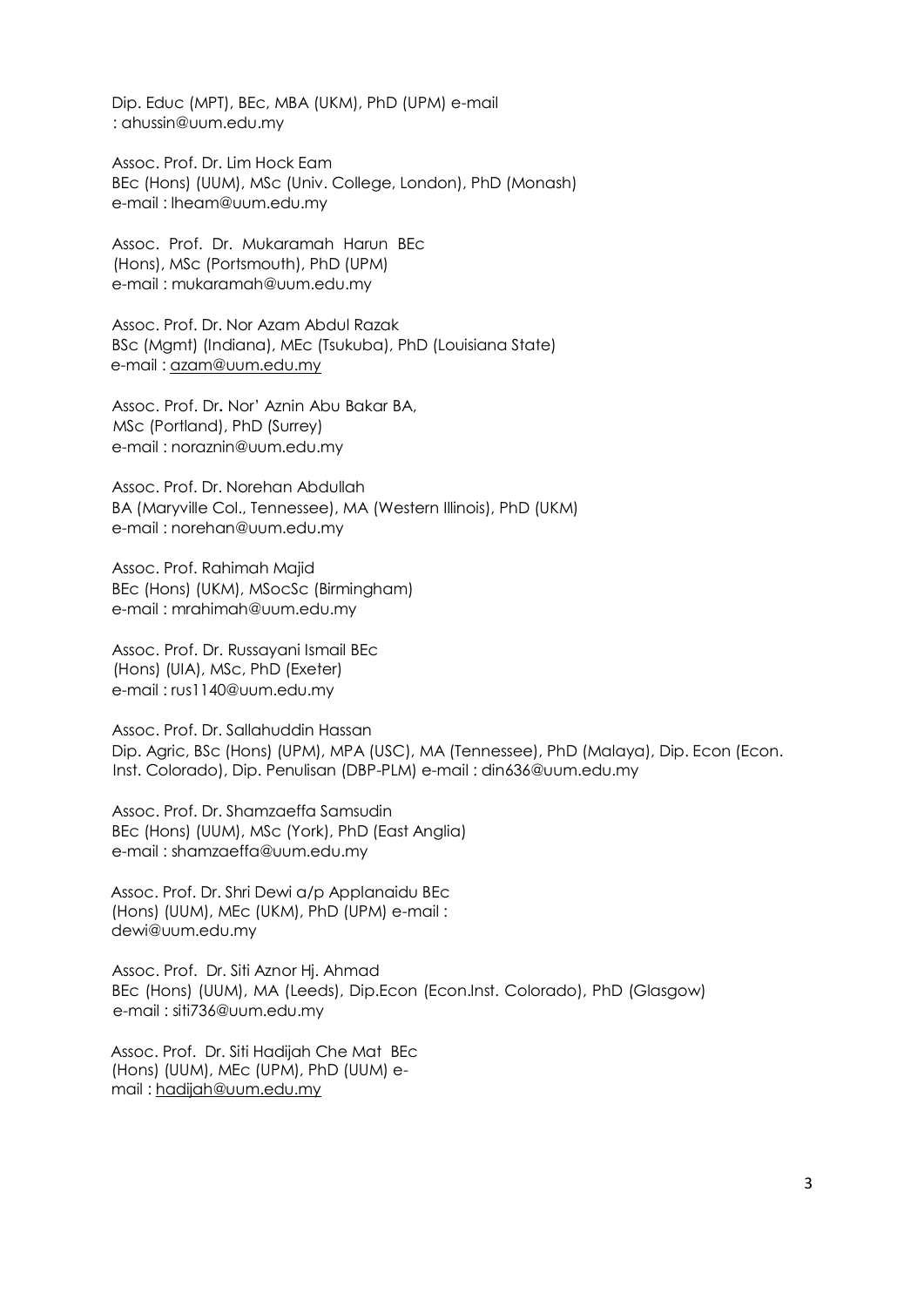Assoc. Prof. Dr. Soon Jan Jan BEc (Hons) (UUM), MEc (UPM), MSc (Dec.Sc) (UUM), PhD (Otago) mail : soon@uum.edu.my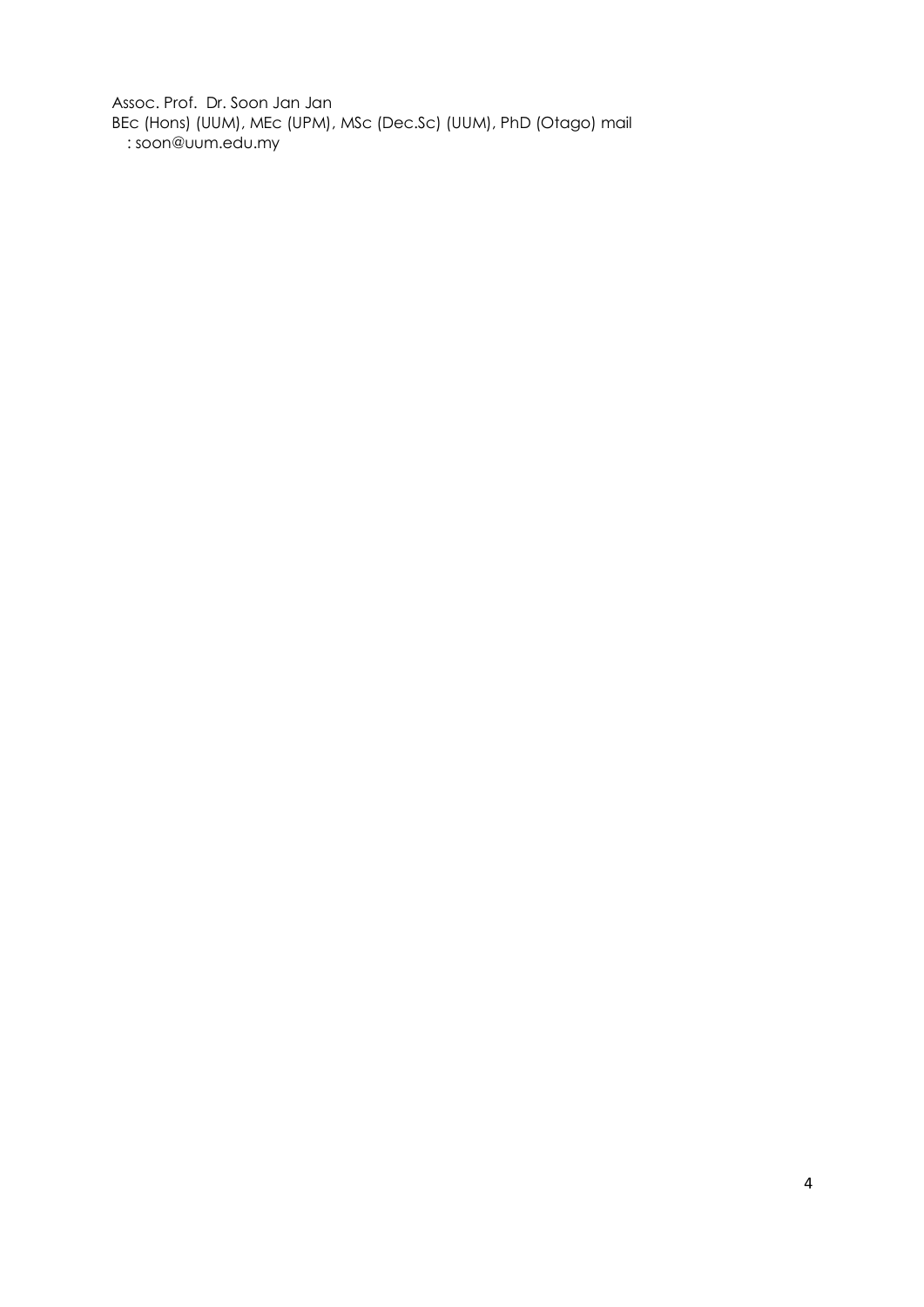### **SENIOR LECTURERS**

Dr. Abu Sufian Abu Bakar BEc (Hons), MEc (Malaya), PhD (UKM) e-mail : sufian@uum.edu.my

Dr. Anizah Md. Ali BEc (Hons) (UUM), MEc (UKM) e-mail : anizah@uum.edu.my Azizah Md. Yusof BEc (Hons)(UUM), MEc(UKM) e-mail : azizah@uum.edu.my

Dr. Cheah Yong Kang B.Soc.Sc., M.Ec.Mgmt. (USM), PhD (Malaya) e-mail : yong@uum.edu.my

Dr. Mohamad Helmi Hidthiir BEc (Hons) (UUM), MEc (UPM), PhD (USM) e-mail : helmi@uum.edu.my

Dr. Irwan Shah Zainal Abidin BEc, MEc (Malaya), PhD (UUM) e-mail : irwanshah@uum.edu.my

Lai Tian So BEc (Hons) (UUM), M.Sc (Iowa State) e-mail : tslai@uum.edu.my

Dr. Lee Wen Chiat BEc (UNIMAS), CMBA (UNIMAS), PhD (UUM) e-mail : lwchiat@uum.edu.my

Dr Nur Marina binti Abd Manap BEc (UUM), MEc (UKM), PhD (UPM) e-mail: nurmarina@uum.edu.my

Dr. Mohd. Razani Mohd. Jali BSc (Wisconsin-Green Bay), M.U.R.P. (Virginia Tech), PhD (Leeds) e-mail : razani@uum.edu.my

Dr. Mohd. Saifoul Zamzuri Noor BEc (Hons), MBA (UKM) e-mail : saifoul@uum.edu.my

Muhammad Ridhuan Bos Abdullah BEc (Hons) (UKM), MEc (UPM) e-mail : ridhuan@uum.edu.my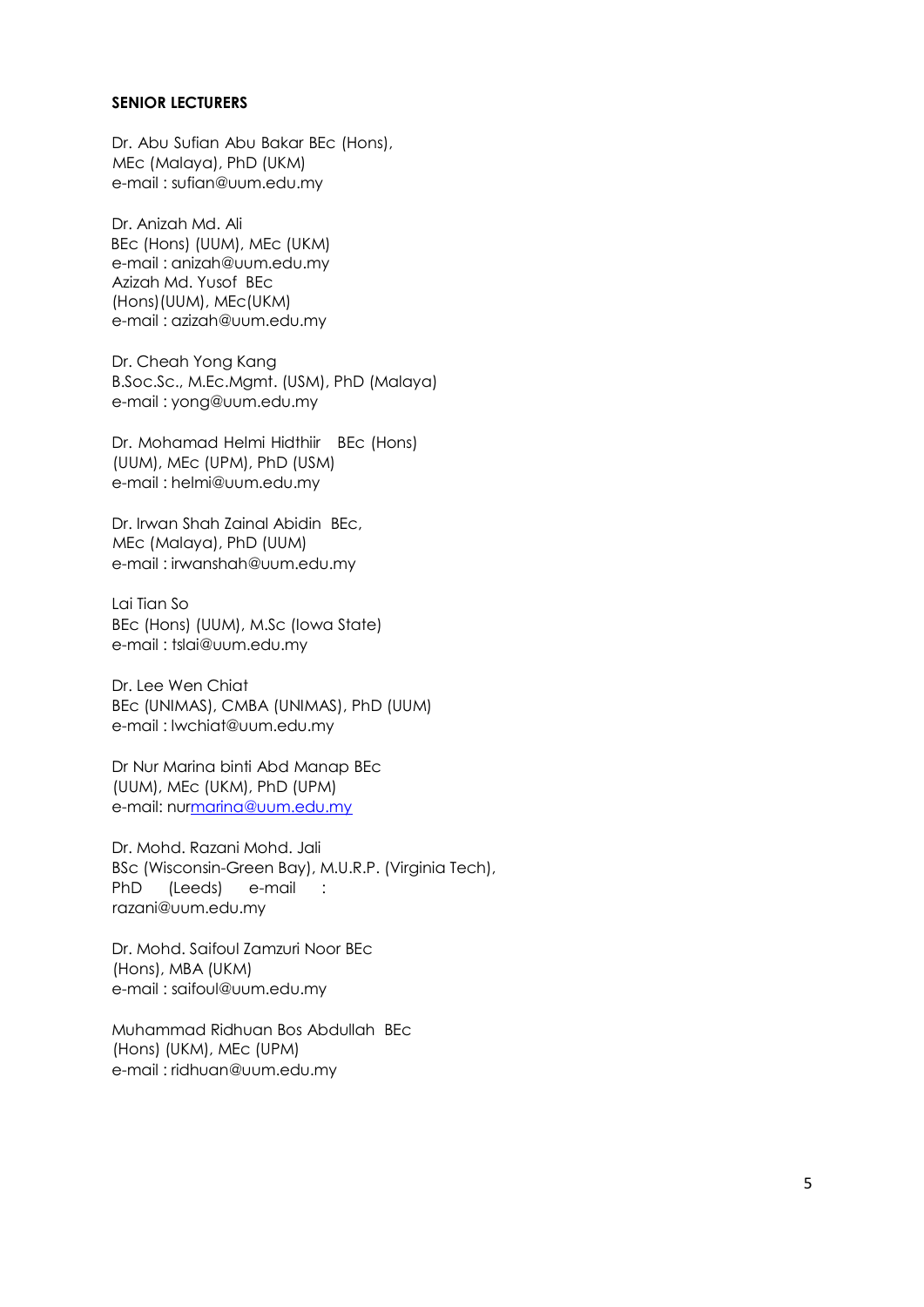Dr. Mukhriz Izraf Azman Aziz BEc (Hons) (UUM), MSc (Lancaster), PhD (UK) e-mail : mukhriz@uum.edu.my

Munzarina Ahmad Samidi BEc (Hons) (UIA), MSocSc (Birmingham) e-mail : mun761@uum.edu.my

Muszafarshah Mohd. Mustafa BEc (Hons) (UUM), MSc (Illinois), MA (WashU) e-mail : muszafar@uum.edu.my

Dr. Nariman Mohd. Saad BEc (Hons) (Malaya), MA (East Anglia) e-mail : nariman@uum.edu.my

Dr. Normizan Bakar BEc (Hons), MEc (Kagoshima), PhD (Waseda) e-mail : normizan@uum.edu.my

Rizaudin Sahlan BEc (Hons), MEc (UKM) e-mail : rizaudin@uum.edu.my

Dr. Roslina Kamaruddin BSocSc (USM), MEcon. Mgmt (USM), PhD (UKM) e-mail : roslina\_k@uum.edu.my

Dr. Shamsul Bahrain Rawi BSc (San Jose State, California), MSc (York), PhD (Newcastle) e-mail : shamsul@uum.edu.my

Dr. Shazida Jan Mohd Khan BEc (Hons) (UUM), MA (Essex), PhD (Wales) e-mail : sjmohd@uum.edu.my

Dr. Wan Roshidah Fadzim BEc (Hons) (UUM), MEc (UPM) e-mail : wanroshidah@uum.edu.my

Dr. Rozana Samah BSc Agribus. Mgmt (UUM), MSc Aqua (UMT), Phd (UUM) e-mail : zanafara87@gmail.com

Dr. Ruhaida Saidon BEc (Hons) (UUM), MEc (UUM), Phd (UPM) email : ruhaida@uum.edu.my

Dr. Zalina Zainal BEc (Hons) (UUM), MEc (UKM), PhD (UKM)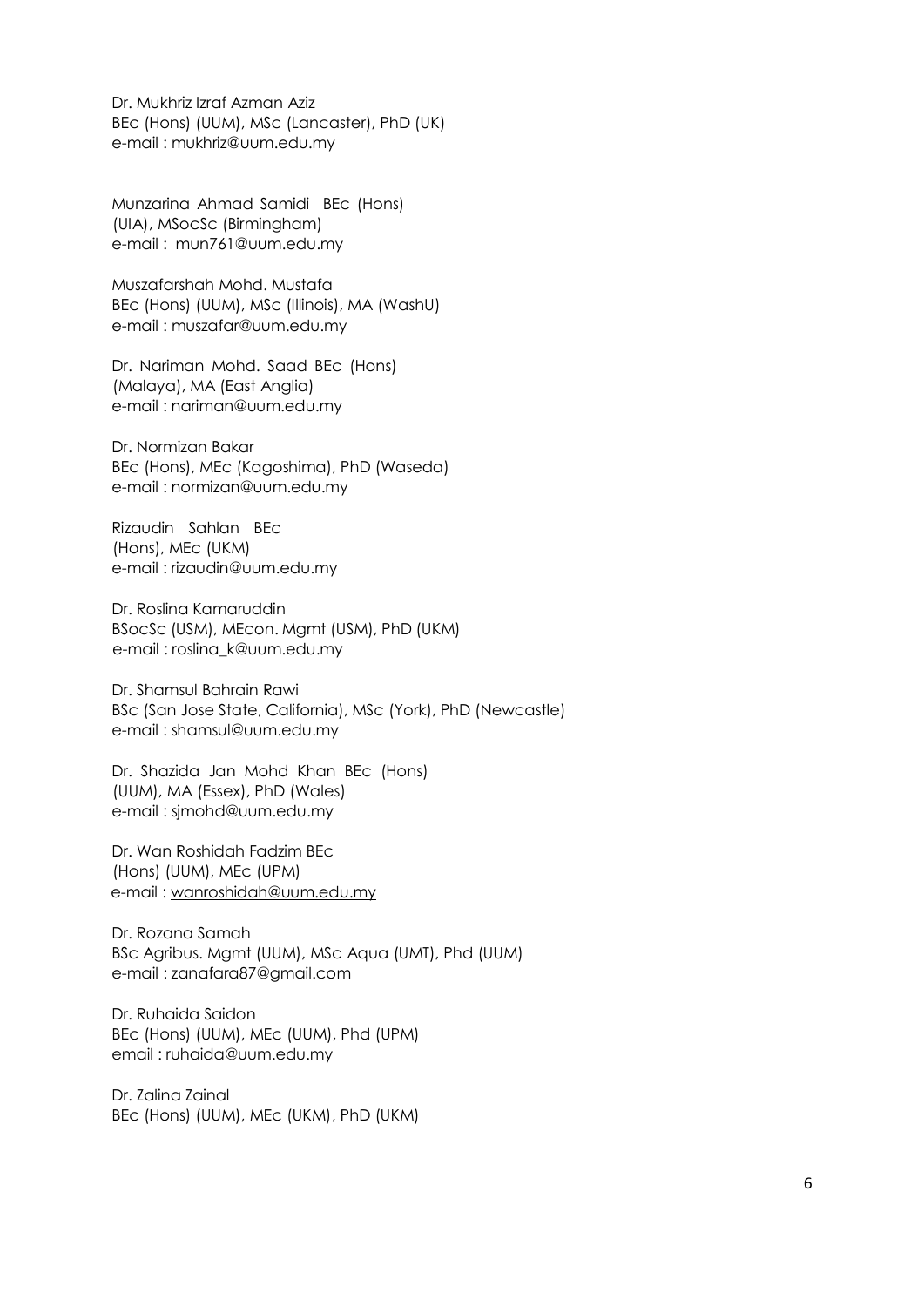e-mail : z.zainal@uum.edu.my

#### **VISITING SENIOR LECTURER**

Dr. Bardia Bakhtiar BA (Tehran), Master in Urban Planning (Tehran), PhD (UPM) e-mail : bakhtyar@uum.edu.my

### **LECTURERS**

Amizam Arzemi BEc (Hons)(UUM), MA (Manchester) e-mail : amiz1112@uum.edu.my

Asnida Shahidan BEc (Hons) (UUM), MEc (Malaya) e-mail : asnida@uum.edu.my

Aznita Samsi BEc (Hons) (UUM), MEc (UPM) e-mail : aznita@uum.edu.my

Che Engku Mansoor Che Engku Ismail BEc (Hons) (UUM), MA (Manchester) e-mail : mansor@uum.edu.my

Fikriyah Abdullah DBS, BBA (Finance)(UiTM), MSc (Finance)(UPM) e-mel : fikriyah@uum.edu.my

Fuad Mohamed Berawi BEc (Hons), MEc (UKM) e-mail : fuad@uum.edu.my

Mahadi Naina Mohamed, P.K.T. BEc (Hons) (UUM), MA (East Anglia) e-mail : mahadi@uum.edu.my

Maswati @ Mahfuzah Salim DIB, ADBS (Finance) (UiTM), MBA (UUM) e-mel : mahfuzah@uum.edu.my

Mohd. Fahmi Mohd Yusof BSc (Warwick), MBA (UiTM) e-mail : fahmi@uum.edu.my

Mohd. Faisol Md. Salleh BA (Hons), MA (Concordia) e-mail : fais908@uum.edu.my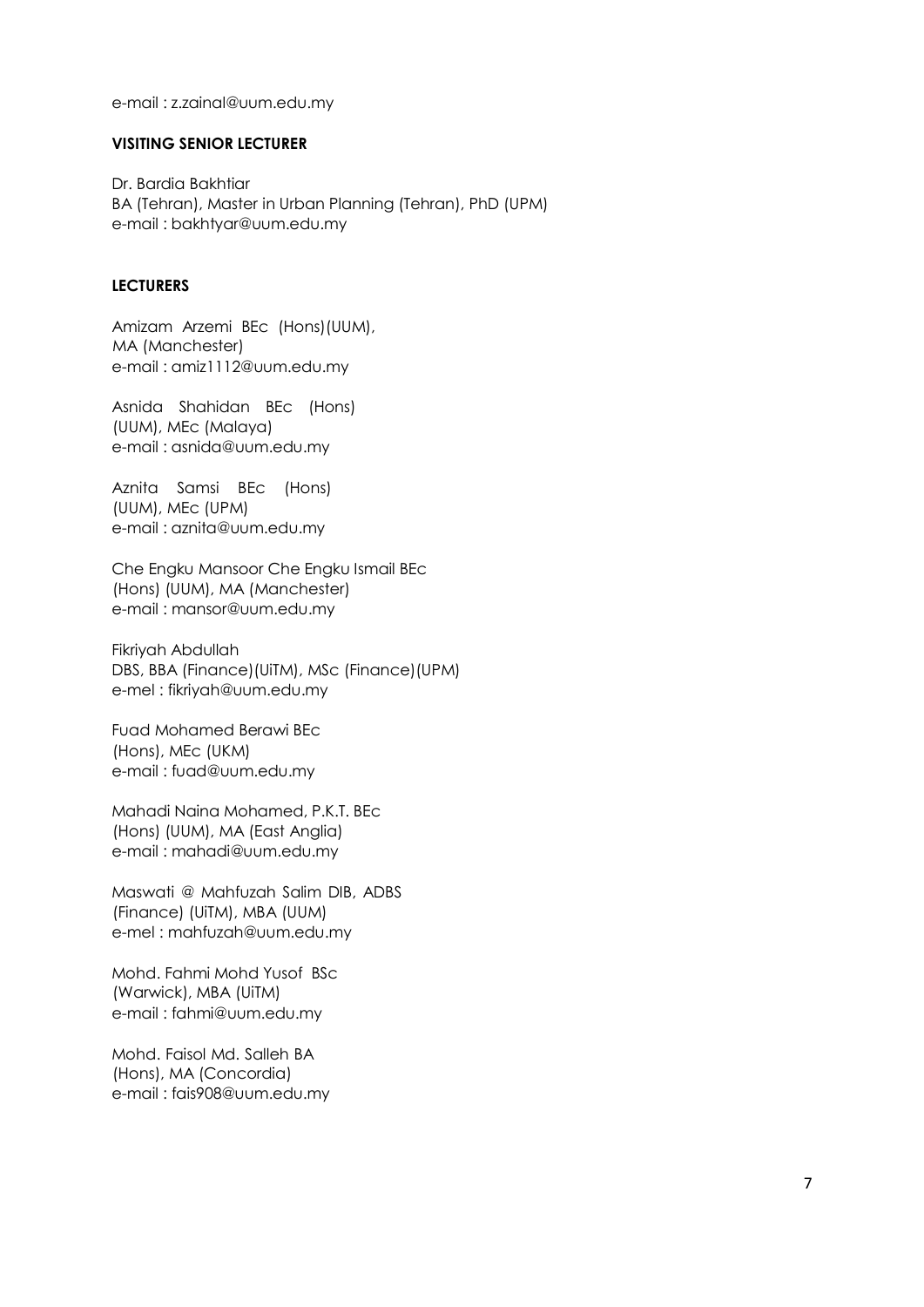Noor Sa'adah Sabudin B.Syariah (Malaya), MSc (UiTM) e-mail : saadah@uum.edu.my

Nor Fadzlin Mohammad Bahar BEc (Hons) (UUM), MEc (UKM) e-mail : norfadzlin@uum.edu.my

Norzilah Hj. Aziz BEc (Hons) (UKM), MSc (Central Michigan) e-mail : zilah834@uum.edu.my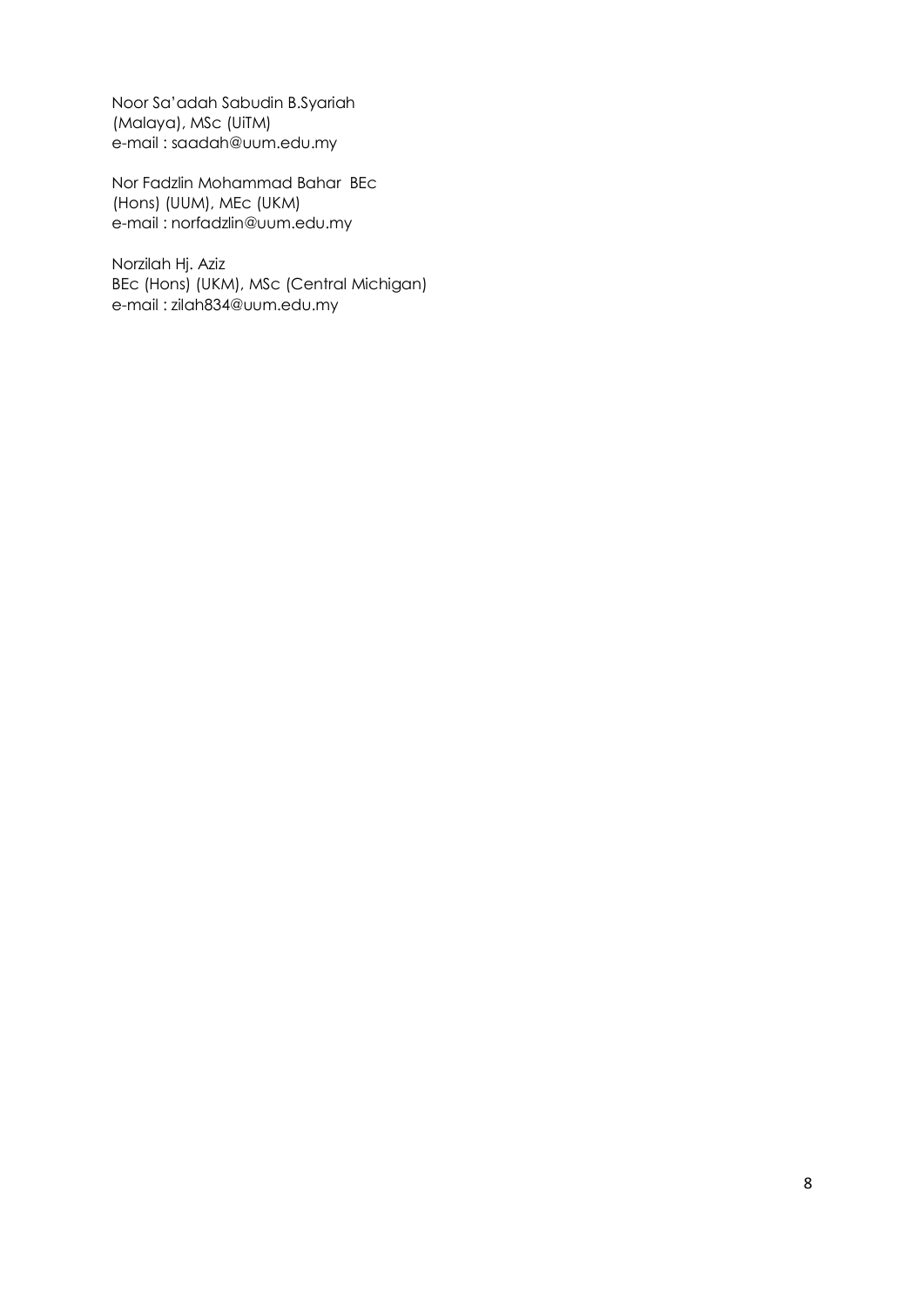Norzita Jamil BEc (Hons) (UUM), MEc (UPM) e-mail: norzita@uum.edu.my

Nurul Faizah Halim BEc (Hons) (UUM), MEc (UUM) e-mail : nfaizah@uum.edu.my

Rusmani Musa BEc (Hons), MEc (UKM) e-mail : rusmani@uum.edu.my

Siti Norliza Jumali BEc (Hons) (UUM), MEc (UKM) e-mail : jsliza@uum.edu.my

Wan Zahrah Wan Din BA (Hons) (Laurentian), MA (Concordia) e-mail : zahrah@uum.edu.my

Zalila Othman BA (Michigan), MA (Essex) e-mail : zalila@uum.edu.my

Zalina Mohd. Mohaideen Dip.Ed (Malaya), BEc(Hons) (Malaya), MEc (UKM) e-mail : zalina@uum.edu.my

## **PROGRAMME STRUCTURE FOR BACHELOR OF SCIENCE IN ECONOMICS WITH HONOURS [BSc. Economics (Hons)]**

The programme consists of the following component:

| <b>COMPONENT</b> |                           | <b>CREDIT</b><br><b>HOURS</b> |
|------------------|---------------------------|-------------------------------|
| А.               | <b>UNIVERSITY CORE</b>    | 25                            |
| Β.               | <b>PROGRAMME CORE</b>     | 65                            |
| С.               | <b>PROGRAMME ELECTIVE</b> | 39                            |
|                  | <b>FREE ELECTIVE</b>      | 3                             |

### **TOTAL CREDIT HOURS 132 HOURS**

To be awarded Bachelor of Science in Economics with Honours, a student is required to take and pass a minimum of 132 credit hours which include courses in the programme structure as shown below:

## **A. UNIVERSITY CORE (25 CREDIT HOURS)**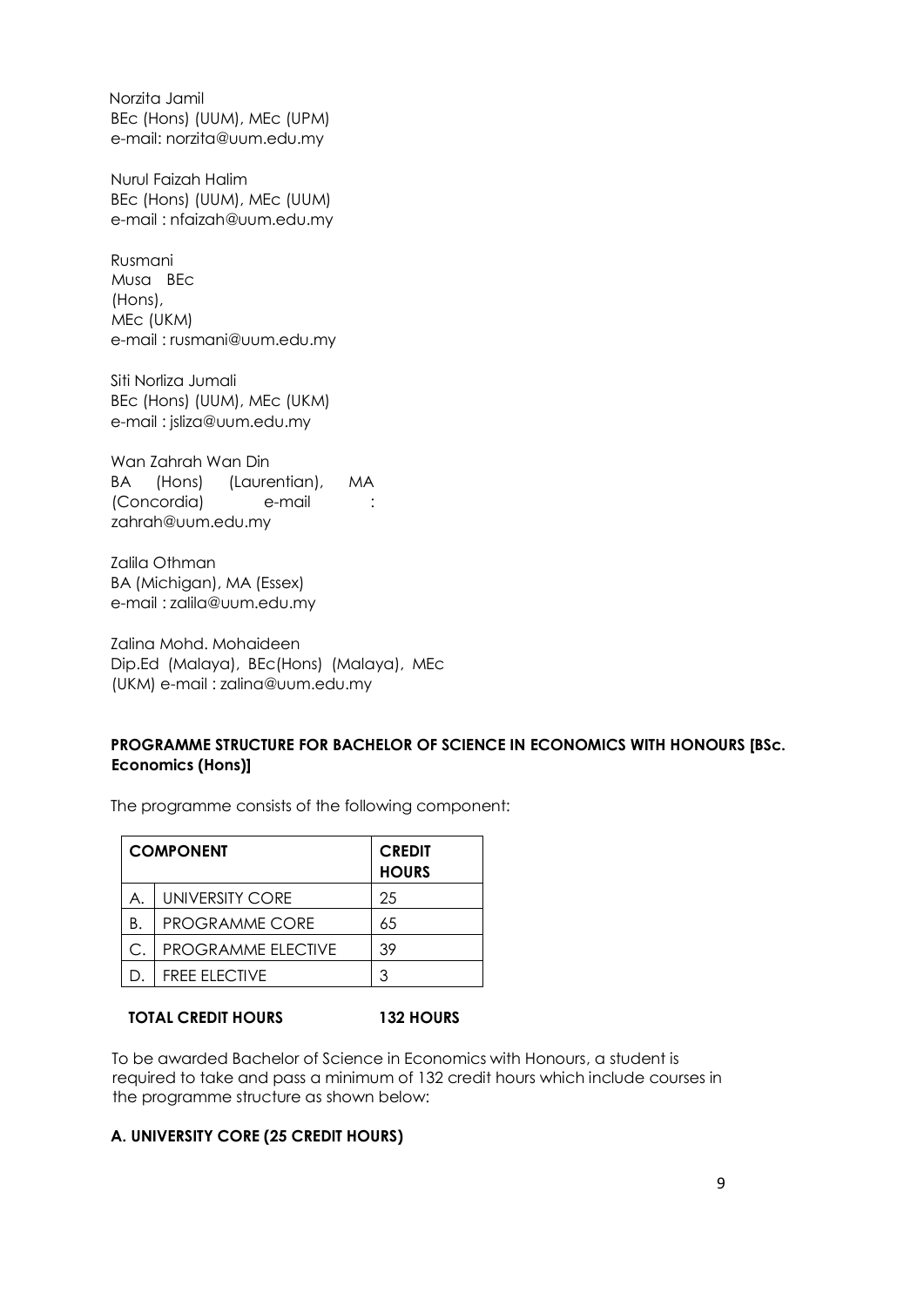| Code            | Course                                | Credit<br><b>Hours</b> |
|-----------------|---------------------------------------|------------------------|
| SADN1013        | <b>Islamic and Asian Civilization</b> | 3                      |
| <b>SADN1043</b> | <b>Ethnic Relations</b>               | 3                      |
| <b>SADN1033</b> | Malaysian Nationhood Studies          | 3                      |
| SBLE1063        | <b>English Proficiency I</b>          | 3                      |
| SBLE2113        | English Proficiency II                | 3                      |
| SBLE3123        | <b>English Proficiency III</b>        | 3                      |
| SADE1013        | Introduction to Entrepreneurship      | 3                      |
| VXXX4           | Co-Curriculum                         | 4                      |

Choose **ONE (1)** extra-curricular activity that is of interest, and students are subject to the conditions prescribed under the field.

## **B. PROGRAMME CORE (65 CREDIT HOURS)**

| Code            | Course                                    | <b>Credit</b><br><b>Hours</b> | Pre-requisite                                                                     |
|-----------------|-------------------------------------------|-------------------------------|-----------------------------------------------------------------------------------|
| BEEB1013        | Principles of Economics                   | 3                             | <b>NONE</b>                                                                       |
| BEEB2013        | Microeconomics                            | 3                             | BEEB1013 Principle of<br>Economics                                                |
| <b>BEEB2023</b> | Macroeconomics                            | 3                             | BEEB1013 Principal of<br>Economics                                                |
| BEEB3013        | Intermediate Microeconomics               | 3                             | BEEB2013<br><b>Microeconomics</b>                                                 |
| <b>BEEB3023</b> | Intermediate Macroeconomics               | 3                             | <b>BEEB2023</b><br>Macroeconomics                                                 |
| <b>BEED1013</b> | Malaysian Economy                         | 3                             | <b>NONE</b>                                                                       |
| <b>BEES3033</b> | History of Economic Thoughts              | 3                             | BEEB2013<br><b>Microeconomics</b><br><b>AND</b><br><b>BEEB2023 Macroeconomics</b> |
| <b>BEES3053</b> | <b>Current Economic Issues</b>            | 3                             | BEEB2013<br>Microeconomics<br><b>AND</b><br><b>BEEB2023 Macroeconomics</b>        |
| <b>BEEQ1013</b> | Introduction to Mathematical<br>Economics | 3                             | <b>NONE</b>                                                                       |
| <b>BEEQ1023</b> | Introduction to Statistical Economics     | 3                             | <b>NONE</b>                                                                       |
| BEEQ2013        | Mathematical Economics                    | 3                             | <b>BEEQ1013</b><br>Introduction to<br><b>Mathematical Economics</b>               |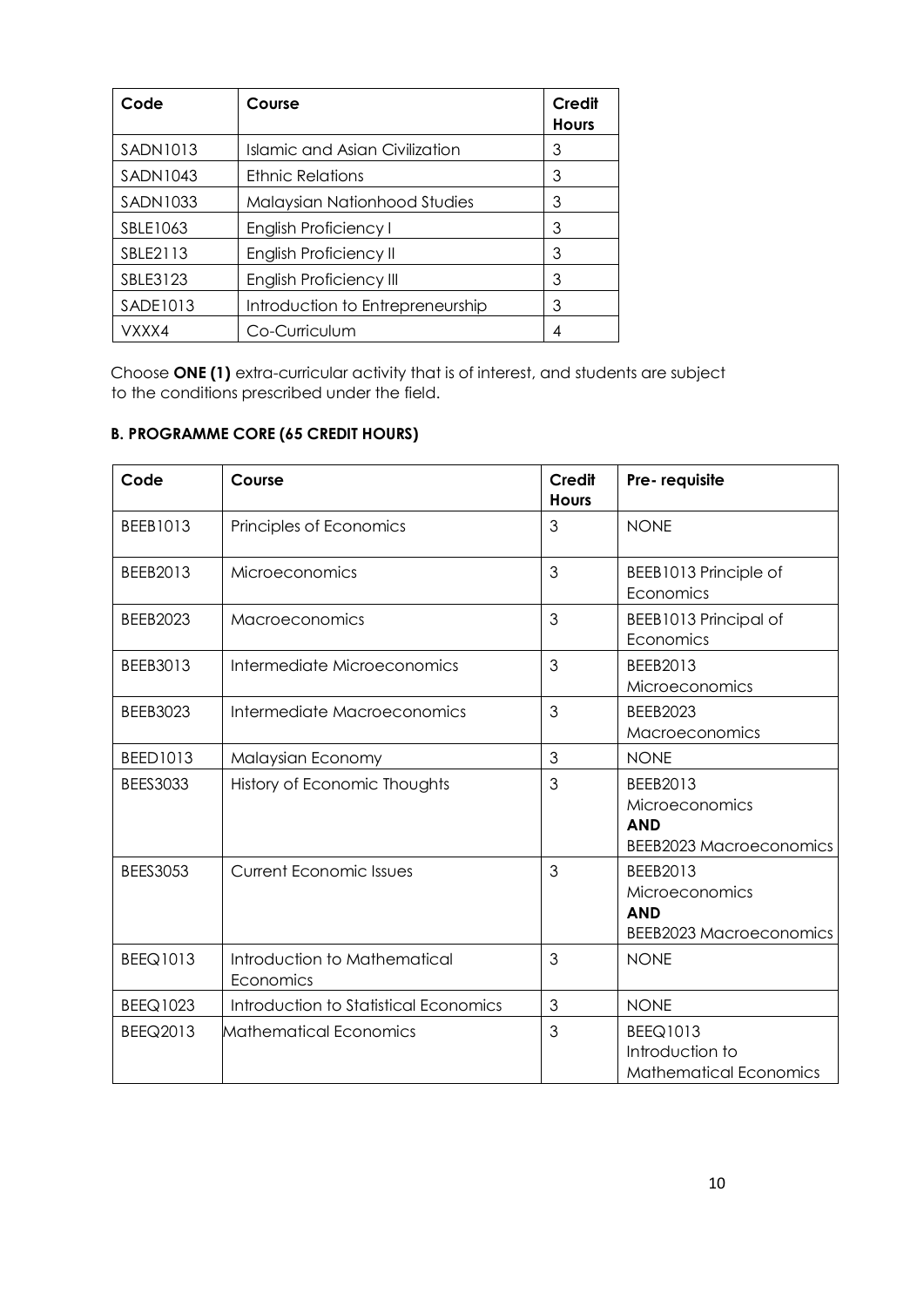| <b>BEEQ2023</b> | Basic Econometrics                     | 3 | BEEQ1023 Introduction to<br><b>Statistical Economics</b><br><b>OR</b><br>SQQS2013 Applied<br>Statistics |
|-----------------|----------------------------------------|---|---------------------------------------------------------------------------------------------------------|
| <b>BEER3043</b> | <b>Research Methods</b>                | 3 | BEEB2013<br>Microeconomics<br><b>AND</b><br><b>BEEB2023 Macroeconomics</b>                              |
| <b>BPMN3123</b> | <b>Management Ethics</b>               | 3 | Have taken and passed<br>100 credit hours                                                               |
| <b>BKAL1013</b> | <b>Business Accounting</b>             | 3 | <b>NONE</b>                                                                                             |
| <b>BPMN1013</b> | Introduction to Management             | 3 | <b>NONE</b>                                                                                             |
| SBLE3173        | English for Professional Communication | 3 | SBLE3123 English<br>Proficiency III                                                                     |
| <b>BEER3996</b> | Academic Research Paper                | 6 | <b>BEER3043</b><br>Research Methods<br><b>AND</b>                                                       |
|                 |                                        |   | have taken and passed<br>100 credit hours                                                               |
| <b>BEEX4908</b> | Practicum                              | 8 | Have taken and passed all<br>courses under the<br>programme structure                                   |

## **C. PROGRAMME ELECTIVES (39 CREDIT HOURS)**

## **1. LANGUAGE COMPONENT (9 CREDIT HOURS)**

Student must complete three sequence of any language course taken.

| Code     | Course                | Credit<br><b>Hours</b> | Pre-requisite                      |
|----------|-----------------------|------------------------|------------------------------------|
| SBLF1053 | Mandarin Language I   | 3                      | <b>NONE</b>                        |
| SBLF2053 | Mandarin Language II  | З                      | SBLF1053<br>Mandarin<br>Language I |
| SBLF3053 | Mandarin Language III |                        | Mandarin Language II               |

\*Chinese students can choose any foreign language course EXCEPT Mandarin.

Any students from Chinese medium school can choose any of the foreign language courses EXCEPT Mandarin.

Students from Religious school are not allowed to take Arabic Language. Students from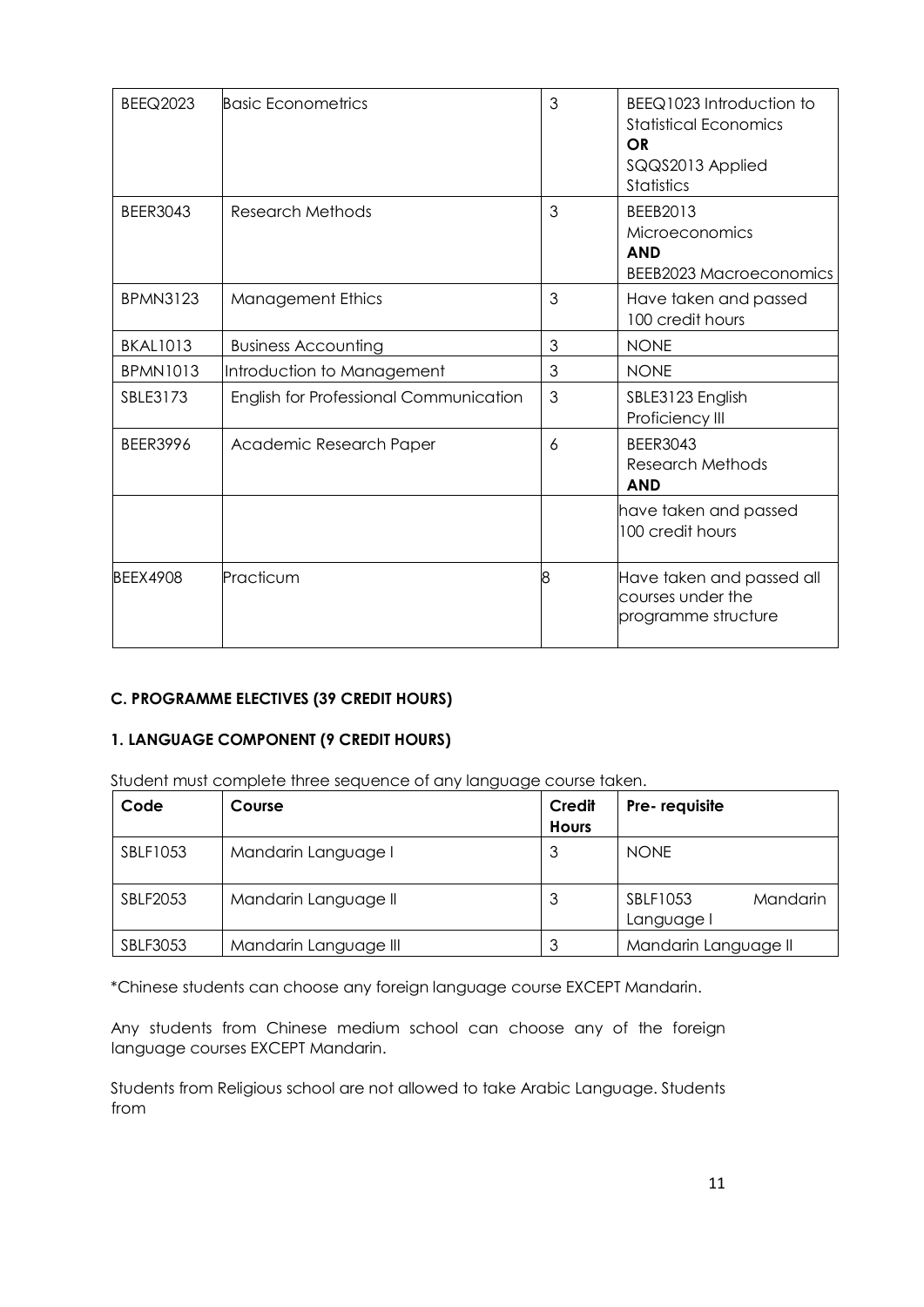Malaysia, Indonesia, Brunei, Singapore and Southern Thailand are not allowed to take Bahasa Melayu. International students are allowed to choose any foreign language course EXCEPT their native language.

Student must complete three sequence of any language course taken.

## **2. ECONOMIC ELECTIVES (12 CREDIT HOURS)**

| Code            | Course                           | <b>Credit</b><br><b>Hours</b> | Pre-requisite                                                              |
|-----------------|----------------------------------|-------------------------------|----------------------------------------------------------------------------|
| BEED2013        | Development Economics            | 3                             | BEEB1013 Principles of<br>Economics                                        |
| <b>BEED3023</b> | <b>Economic Planning</b>         | 3                             | BEEB2013<br>Microeconomics<br><b>AND</b><br><b>BEEB2023 Macroeconomics</b> |
| <b>BEED3043</b> | Project Appraisal                | 3                             | BEEB2013<br>Microeconomics<br><b>AND</b><br><b>BEEB2023 Macroeconomics</b> |
| BEEE3073        | <b>Environmental Economics</b>   | 3                             | BEEB1013 Principles of<br>Economics                                        |
| BEEE3103        | Economic Analysis of Tourism     | 3                             | BEEB1013 Principles of<br>Economics                                        |
| <b>BEEI2053</b> | Labour Economics                 | 3                             | BEEB1013 Principles of<br>Economics                                        |
| <b>BEEI3053</b> | Industrial Organisation          | 3                             | BEEB2013<br>Microeconomics<br><b>AND</b><br><b>BEEB2023 Macroeconomics</b> |
| <b>BEEI3063</b> | Industrial Regulation            | 3                             | BEEB2013<br>Microeconomics<br><b>AND</b><br><b>BEEB2023 Macroeconomics</b> |
| <b>BEEM2033</b> | Monetary Theory and Institutions | 3                             | BEEB1013 Principles of<br>Economics                                        |
| <b>BEEM3043</b> | <b>Monetary Economics</b>        | 3                             | BEEB2013<br>Microeconomics<br><b>AND</b><br><b>BEEB2023 Macroeconomics</b> |
| <b>BEEM3053</b> | Investment Theory                | 3                             | BEEB2013<br>Microeconomics<br><b>AND</b><br><b>BEEB2023 Macroeconomics</b> |

Choose 12 credits from the following courses offered by the Economics Programme: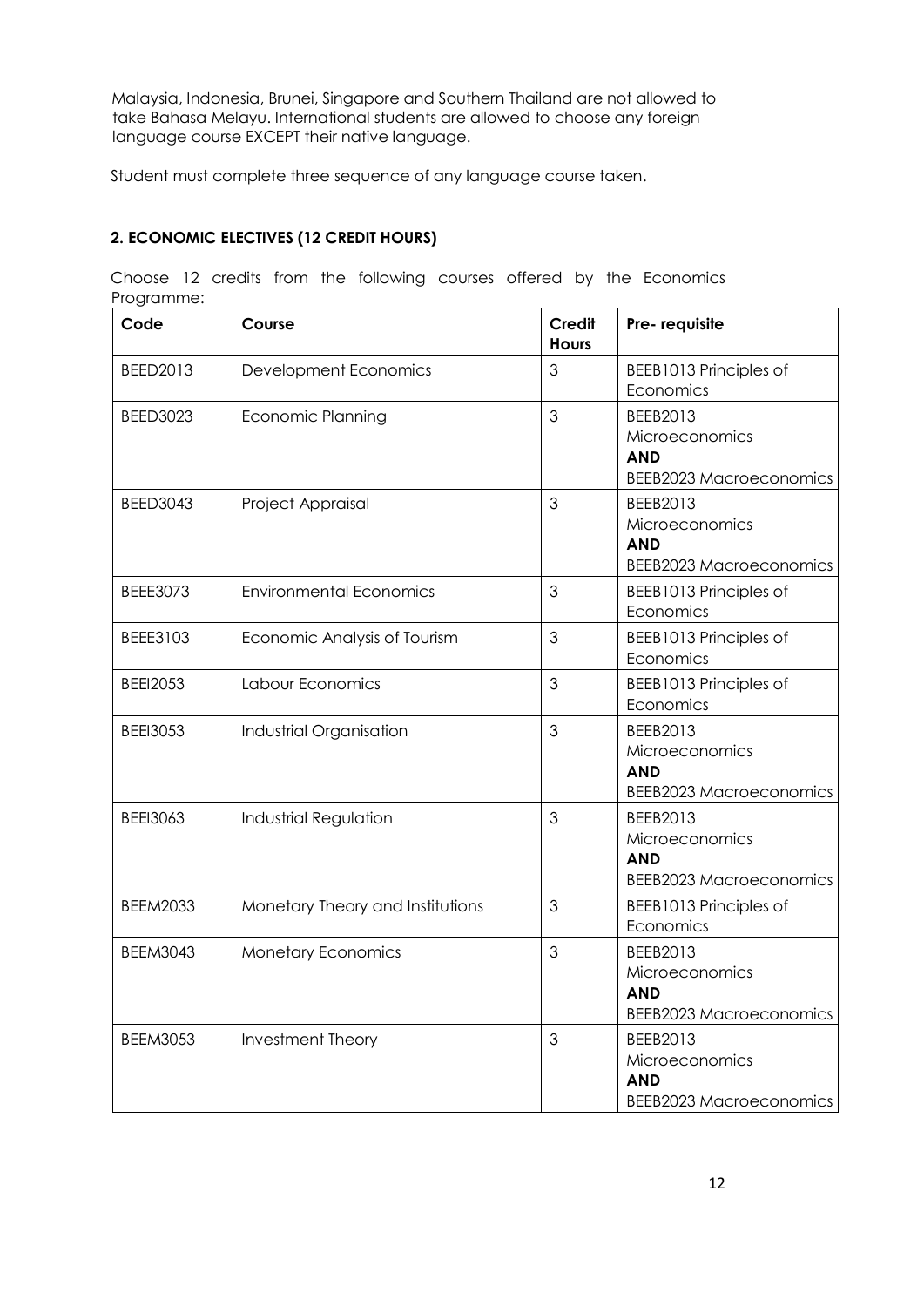| BEEP3013        | <b>Public Finance</b>                   | 3 | BEEB2013<br>Microeconomics<br><b>AND</b><br><b>BEEB2023 Macroeconomics</b> |
|-----------------|-----------------------------------------|---|----------------------------------------------------------------------------|
| <b>BEEP3083</b> | <b>Health Economics</b>                 | 3 | BEEB2013<br>Microeconomics<br><b>AND</b><br><b>BEEB2023 Macroeconomics</b> |
| <b>BEEQ3013</b> | Econometrics                            | 3 | <b>BEEQ2023</b><br><b>Basic Econometrics</b>                               |
| BEES3093        | Islamic Economic System and<br>Thoughts | 3 | BEEB2013<br>Microeconomics<br><b>AND</b><br><b>BEEB2023 Macroeconomics</b> |
| BEET2013        | <b>International Economics</b>          | 3 | BEEB1013 Principles of<br>Economics                                        |
| <b>BEET3013</b> | International Trade                     | 3 | BEEB2013<br>Microeconomics<br><b>AND</b><br><b>BEEB2023 Macroeconomics</b> |
| <b>BEET3023</b> | International Finance                   | 3 | BEEB2013<br>Microeconomics<br><b>AND</b><br><b>BEEB2023 Macroeconomics</b> |
| <b>BEET3033</b> | International Investment                | 3 | BEEB2013<br>Microeconomics<br><b>AND</b><br><b>BEEB2023 Macroeconomics</b> |

## **3. MINOR (18 CREDIT HOURS)**

Students must choose **ONE (1) MINOR** from the following list:

| <b>ACCOUNTING</b><br>$\mathbf{1}$ .<br><b>Offered by School of Accounting</b><br>Student MUST choose SIX (6) courses from the list below: |                        |                        |                                                                                                                                                            |  |
|-------------------------------------------------------------------------------------------------------------------------------------------|------------------------|------------------------|------------------------------------------------------------------------------------------------------------------------------------------------------------|--|
| Code                                                                                                                                      | Course                 | Credit<br><b>Hours</b> | Pre-requisite                                                                                                                                              |  |
| <b>BKAA2013</b>                                                                                                                           | Audit and Assurance 1  | 3                      | BKAR1013 Financial<br>Accounting and Reporting<br><b>IOR BKAL1013 Business</b><br><b>Accounting OR BKAF1023</b><br>Introduction to Financial<br>Accounting |  |
| <b>BKAA3023</b>                                                                                                                           | Audit and Assurance II | 3                      | BKAA2013 Audit and<br>Assurance                                                                                                                            |  |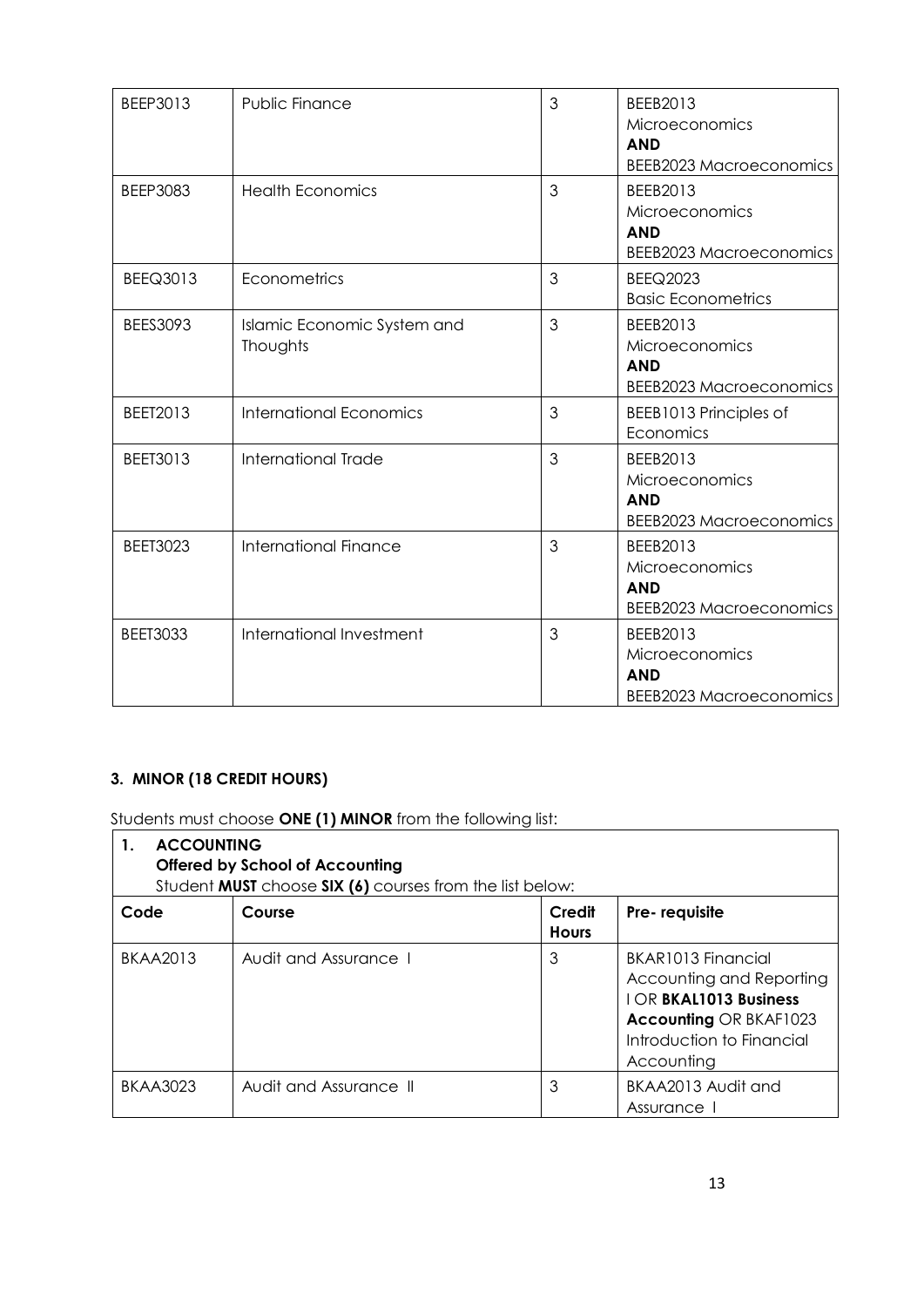| <b>BKAR1013</b> | Financial Accounting and Reporting I     | 3 | BKAL1013 Business<br>Accounting OR BKAF1023<br>Introduction to Financial<br>Accounting                                                        |
|-----------------|------------------------------------------|---|-----------------------------------------------------------------------------------------------------------------------------------------------|
| <b>BKAR2023</b> | Financial Accounting and Reporting II    | 3 | BKAR1013 Financial<br>Accounting and Reporting                                                                                                |
| <b>BKAM2013</b> | Management Accounting I                  | 3 | BKAR1013 Financial<br>Accounting and Reporting<br>I OR BKAL1013 Business<br>Accounting OR BKAF1023<br>Introduction to Financial<br>Accounting |
| <b>BKAM3023</b> | Management Accounting II                 | 3 | BKAM2013 Management<br>Accounting I                                                                                                           |
| <b>BKAS2013</b> | Accounting Information System            | 3 | BKAR1013 Financial<br>Accounting and Reporting<br>I OR BKAL1013 Business<br>Accounting OR BKAF1023<br>Introduction to Financial<br>Accounting |
| <b>BKAS2123</b> | Accounting System Analysis and<br>Design | 3 | <b>BKAS2013</b><br>Accounting<br>Information System                                                                                           |
| <b>BKAT2013</b> | Principles of Taxation                   | 3 | BKAR1013 Financial<br>Accounting and Reporting<br>I OR BKAL1013 Business<br>Accounting OR BKAF1023<br>Introduction to Financial<br>Accounting |
| <b>BKAT3023</b> | <b>Advanced Taxation</b>                 | 3 | BKAT2013 Principles of<br>Taxation                                                                                                            |

| 2. FINANCE<br>Offered by School of Economics, Finance and Banking<br>Student <b>MUST</b> choose <b>SIX (6)</b> courses from the list below: |                               |                        |                                                                                                                                                             |  |
|---------------------------------------------------------------------------------------------------------------------------------------------|-------------------------------|------------------------|-------------------------------------------------------------------------------------------------------------------------------------------------------------|--|
| Code                                                                                                                                        | Course                        | Credit<br><b>Hours</b> | Pre-requisite                                                                                                                                               |  |
| <b>BWFF2033</b>                                                                                                                             | Financial Management          | 3                      | <b>BKAL1013 Business</b><br><b>Accounting OR BKAF1023</b><br>Introduction to Financial<br>Accounting OR BKAR1013<br>Financial Accounting and<br>Reporting I |  |
| <b>BWFF2043</b>                                                                                                                             | Advanced Financial Management | 3                      | BWFF2033 Financial<br>Management                                                                                                                            |  |
| <b>BWFF3013</b>                                                                                                                             | Corporate Finance             | 3                      | BWFF2043 Advanced<br><b>Financial Management</b>                                                                                                            |  |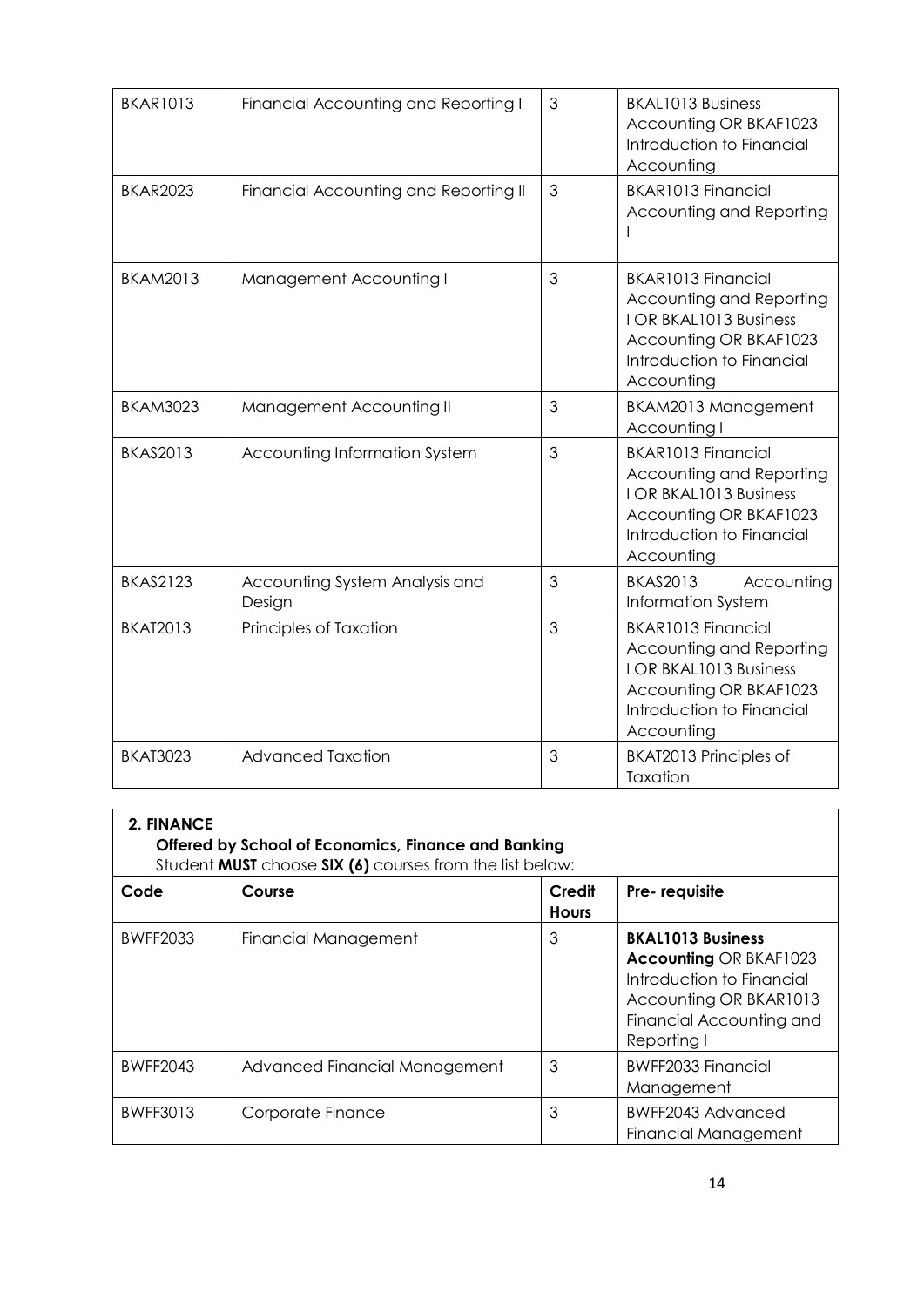| <b>BWFF3023</b>                 | Credit Management                 | 3 | BWFF2033 Financial<br>Management                 |  |
|---------------------------------|-----------------------------------|---|--------------------------------------------------|--|
| <b>BWFF3033</b>                 | Financial Market and Institutions | 3 | BWFF2033 Financial<br>Management                 |  |
| <b>BWFF3043</b>                 | <b>International Finance</b>      | 3 | BWFF2043 Advanced<br><b>Financial Management</b> |  |
| <b>BWFF3073</b>                 | Personal Finance                  | 3 | BWFF2043 Advance<br><b>Financial Management</b>  |  |
| <b>BWFN3013</b>                 | Investment Analysis               | 3 | BWFF2043 Advanced<br><b>Financial Management</b> |  |
| <b>BWFN3023</b>                 | <b>Futures and Options Market</b> | 3 | BWFF2043 Advanced<br><b>Financial Management</b> |  |
| <b>BWFN3033</b>                 | Portfolio Management              | 3 | BWFF2043 Advanced<br><b>Financial Management</b> |  |
| <b>3. PUBLIC MANAGEMENT</b>     |                                   |   |                                                  |  |
| Offered by School of Government |                                   |   |                                                  |  |

Student **MUST** choose **SIX (6)** courses from the list below:

| Code            | Course                                                   | Credit<br><b>Hours</b> | Pre-requisite                                                                                       |
|-----------------|----------------------------------------------------------|------------------------|-----------------------------------------------------------------------------------------------------|
| <b>GMGA1013</b> | Introduction to Public Administration                    | 3                      | <b>NONE</b>                                                                                         |
| <b>GMGF1013</b> | Economics for Public Management                          | 3                      | <b>NONE</b>                                                                                         |
| <b>GMGA2023</b> | Public Policy                                            | 3                      | GMGA2023 Economics for<br>Public Management OR<br><b>BEEB1013 Principles of</b><br><b>Economics</b> |
| <b>GMGA2013</b> | Malaysian Constitution                                   | 3                      | <b>NONE</b>                                                                                         |
| <b>GMGM2023</b> | Human Resource Management in the<br><b>Public Sector</b> | 3                      | <b>NONE</b>                                                                                         |
| <b>GMGA2033</b> | Ethics for Public Administration                         | 3                      | <b>NONE</b>                                                                                         |
| <b>GMGM3023</b> | Leadership in Public Management                          | 3                      | <b>NONE</b>                                                                                         |
| <b>GMGM3033</b> | Negotiating and Bargaining Skills                        | 3                      | <b>NONE</b>                                                                                         |
| <b>GMGF2023</b> | Financial Administration                                 | 3                      | <b>NONE</b>                                                                                         |
| <b>GMGA2053</b> | Local Government                                         | 3                      | <b>NONE</b>                                                                                         |

# **4. INTERNATIONAL AFFAIRS MANAGEMENT**

Offered by School of International Studies Student **MUST** choose **SIX (6)** courses from the list below:

| <u>UNUS IN MUUT CHUUSU UM (U) COUSUS INUITEINU INI DUIOW.</u> |                                   |                        |               |  |  |
|---------------------------------------------------------------|-----------------------------------|------------------------|---------------|--|--|
| Code                                                          | Course                            | Credit<br><b>Hours</b> | Pre-requisite |  |  |
| GFPA1014                                                      | Introduction to Political Science | 4                      | <b>NONE</b>   |  |  |
| GFPA2043                                                      | Modern World History              |                        | <b>NONE</b>   |  |  |
| GFPP2033                                                      | Diplomacy                         | 3                      | <b>NONE</b>   |  |  |
| GFPP2064                                                      | <b>International Relations</b>    | 4                      | <b>NONE</b>   |  |  |
| GFLA3124                                                      | International Law                 | 4                      | <b>NONE</b>   |  |  |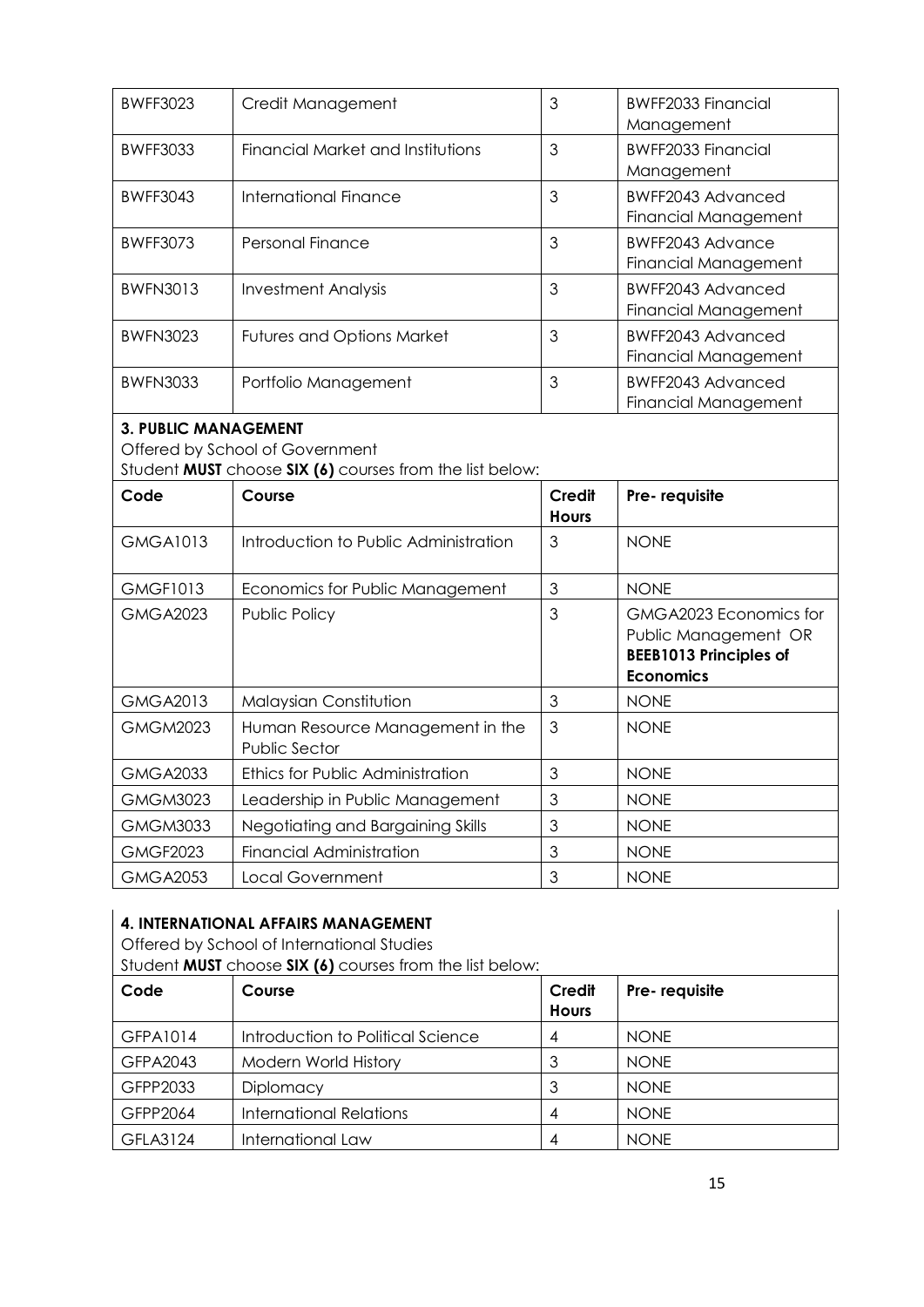| GFLA3143 | International Human Rights                                   | 3 | <b>NONE</b> |
|----------|--------------------------------------------------------------|---|-------------|
| GFPP3753 | Sovereignty and Globalization                                | 3 | <b>NONE</b> |
| GFPS3043 | <b>Strategic Studies</b>                                     | 3 | <b>NONE</b> |
| GFPS3083 | International Conflic Resolution and<br>Management           | 3 | <b>NONE</b> |
| GFPP3114 | International Political Economy                              | 4 | <b>NONE</b> |
| GFPP3413 | Political and Economic Risks Analysis                        | 3 | <b>NONE</b> |
| GFPP3143 | <b>Regional Political Economy</b>                            | 3 | <b>NONE</b> |
| GFPP2133 | International Economic Organizations<br>and Developing World | 3 | <b>NONE</b> |

## **D. FREE ELECTIVE (3 CREDIT HOURS)**

Students can choose **ONE (1)** courses offered by another programme at the same School or courses offered by other schools taking into account the following:

- i. Must meet the prerequisite of the courses if such courses require prerequisites.
- ii. Equivalent courses cannot be considered as free elective courses.

## **PROGRAMME SUGGESTED COURSES BY SEMESTER FOR BACHELOR OF SCIENCE IN ECONOMICS WITH HONOURS [BSc. Economics (Hons)]**

| Code            | 1st Semester            | Credit<br><b>Hours</b> | Code            | 2nd Semester                  | Credit<br><b>Hours</b> |
|-----------------|-------------------------|------------------------|-----------------|-------------------------------|------------------------|
| <b>BEEQ1013</b> | Introduction to         | 3                      | <b>BEEQ1023</b> | Introduction to               | 3                      |
|                 | Mathematical            |                        |                 | <b>Statistical Economics</b>  |                        |
| BEEB1013        | Economics               | 3                      | BEEB2013        | <b>Microeconomics</b>         | 3                      |
| SADN1033        | Principles of Economics | 3                      | <b>BEED1013</b> | Malaysian Economy             | 3                      |
|                 | Malaysian Nationhood    |                        | SBLE2113        | <b>English Proficiency II</b> | 3                      |
| SBLE1063        | <b>Studies</b>          | 3                      | SADE1013        | Introduction to               | 3                      |
| SADN1013        | English Proficiency I   | 3                      |                 | Entrepreneurship              |                        |
| <b>SADN1043</b> | Islamic and Asian       | 3                      | <b>SXXXXXX</b>  | Mandarin Language             | 3                      |
| <b>VXXXXXX</b>  | Civilization            |                        |                 | I/Foreign Language I          |                        |
|                 | <b>Ethnic Relations</b> |                        | <b>VXXXXXX</b>  | Co-curriculum II              |                        |
|                 | Co-curriculum I         |                        |                 |                               |                        |
| <b>TOTAL</b>    |                         | 19                     |                 | <b>TOTAL</b>                  | 19                     |
| Code            | 3rd Semester            | Credit<br><b>Hours</b> | Code            | 4th Semester                  | Credit<br><b>Hours</b> |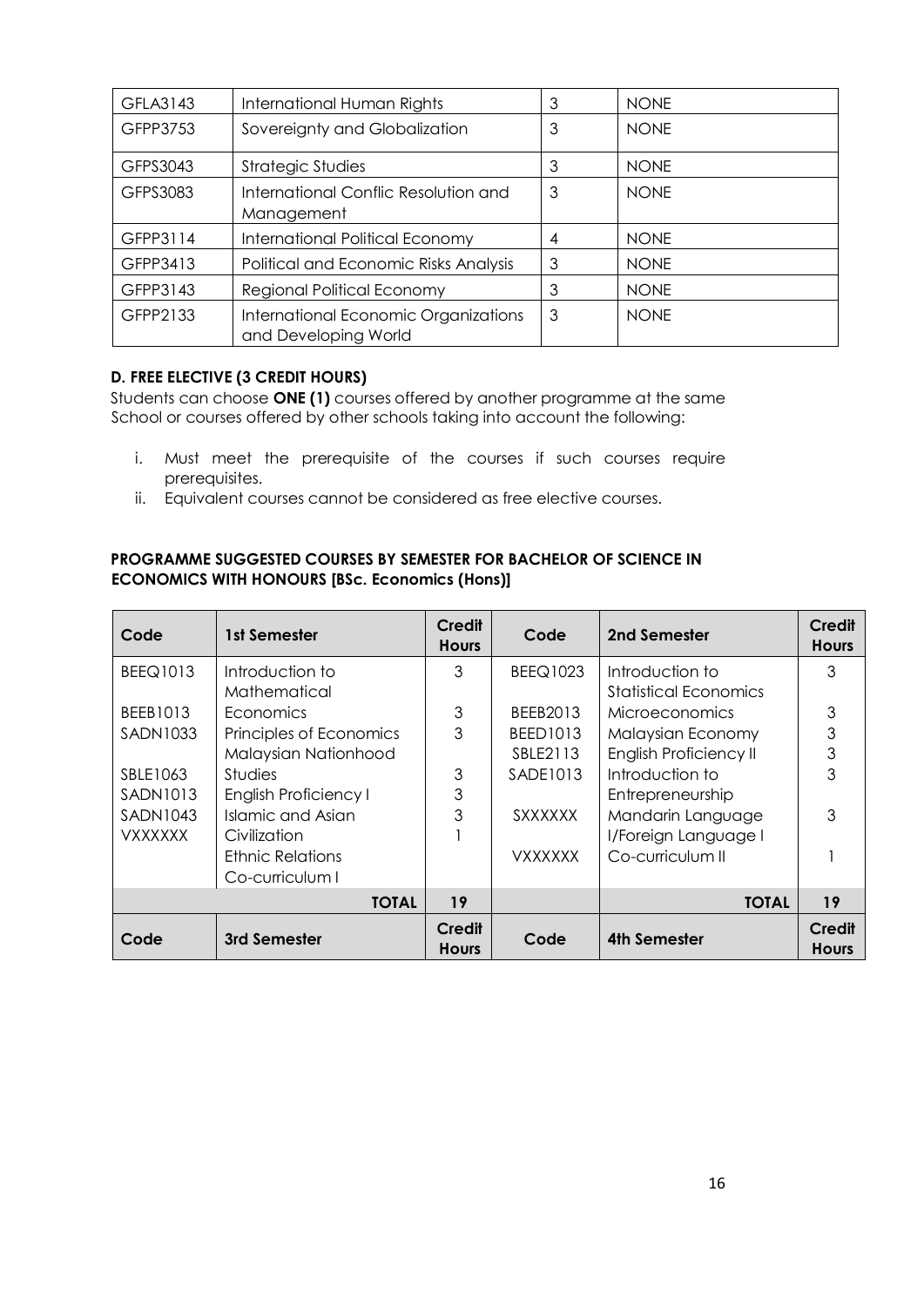| <b>BEEB2023</b> | <b>Macroeconomics</b>          | 3             | BEEB3013        | Intermediate             | 3                         |
|-----------------|--------------------------------|---------------|-----------------|--------------------------|---------------------------|
| BEEQ2013        | Mathematical                   | 3             |                 | Microeconomics           |                           |
| <b>BEEQ2023</b> | Economics                      | 3             | <b>BPMN1013</b> | Introduction to          | 3                         |
| <b>BKAL1013</b> | <b>Basic Econometrics</b>      | 3             |                 | Management               | 3                         |
| SBLE3123        | <b>Business Accounting</b>     | 3             | <b>BXXXXXXX</b> | Economic Elective I      |                           |
| <b>SXXXXXX</b>  | <b>English Proficiency III</b> | 3             | <b>BXXXXXXX</b> | Economic Elective II     | $\frac{3}{3}$             |
|                 | Mandarin Language              |               | SBLE3173        | English for Professional |                           |
| <b>VXXXXXX</b>  | Il/Foreign Language II         | 1             |                 | Communication            |                           |
|                 | Co-curriculum III              |               | SXXXXXXX        | Mandarin Language        | 3                         |
|                 |                                |               |                 | Ill/Foreign Language III |                           |
|                 |                                |               | <b>VXXXXXX</b>  | Co-curriculum IV         |                           |
|                 |                                |               |                 |                          |                           |
|                 | <b>TOTAL</b>                   | 19            |                 | <b>TOTAL</b>             |                           |
|                 |                                | <b>Credit</b> |                 |                          | <b>Credit</b>             |
| Code            | <b>5th Semester</b>            | <b>Hours</b>  | Code            | 6th Semester             | <b>Hours</b>              |
| <b>BEEB3023</b> | Intermediate                   | 3             | <b>BEES3033</b> | <b>Current Economic</b>  | 3                         |
|                 | Macroeconomics                 |               |                 | Issues                   |                           |
| <b>BEER3043</b> | <b>Research Methods</b>        | 3             | <b>BXXXXXX</b>  | Economic Elective IV     | $\ensuremath{\mathsf{3}}$ |
| <b>BEES3033</b> | History of Economic            | 3             |                 | Minor I                  | 3                         |
|                 | Thoughts                       |               |                 | Minor II                 | 3                         |
| <b>BPMN3123</b> | Management Ethics              | 3             |                 | Minor III                | 3                         |
| <b>BXXXXXX</b>  | Economic Elective III          | 3             |                 | Minor IV                 | 3                         |
|                 | Free Elective                  | 3             |                 |                          |                           |
|                 |                                |               |                 |                          |                           |
|                 | <b>TOTAL</b>                   | 18            |                 | <b>TOTAL</b>             | 18                        |
| Code            | <b>7th Semester</b>            | <b>Credit</b> | Code            | <b>8th Semester</b>      | <b>Credit</b>             |
|                 |                                | <b>Hours</b>  |                 |                          | <b>Hours</b>              |
| <b>BEER3996</b> | Minor V                        | 3             | <b>BEEX4908</b> | Practicum                | 8                         |
|                 | Minor VI                       | 3             |                 |                          |                           |
|                 | Academic Research              | 6             |                 |                          |                           |
|                 | Paper                          |               |                 |                          |                           |
|                 |                                |               |                 |                          |                           |
|                 | <b>TOTAL</b>                   | 12            |                 | <b>TOTAL</b>             | 8                         |

### **Total Credits: 132 credit hours**

## **COURSES OFFERED BY SEMESTER**

| <b>CODE</b>     | <b>COURSES</b>              | SEM I | <b>SEM II</b> |
|-----------------|-----------------------------|-------|---------------|
| BEEB1013        | Principles of Economics     | X     | X             |
| BEEB2013        | <b>Microeconomics</b>       | X     | X             |
| <b>BEEB2023</b> | <b>Macroeconomics</b>       | X     | X             |
| <b>BEEB2033</b> | Applied Economics*          | X     | X             |
| BEEB3013        | Intermediate Microeconomics | X     | X             |
| <b>BEEB3023</b> | Intermediate Macroeconomics | X     | Χ             |
| <b>BEED1013</b> | Malaysian Economy           |       |               |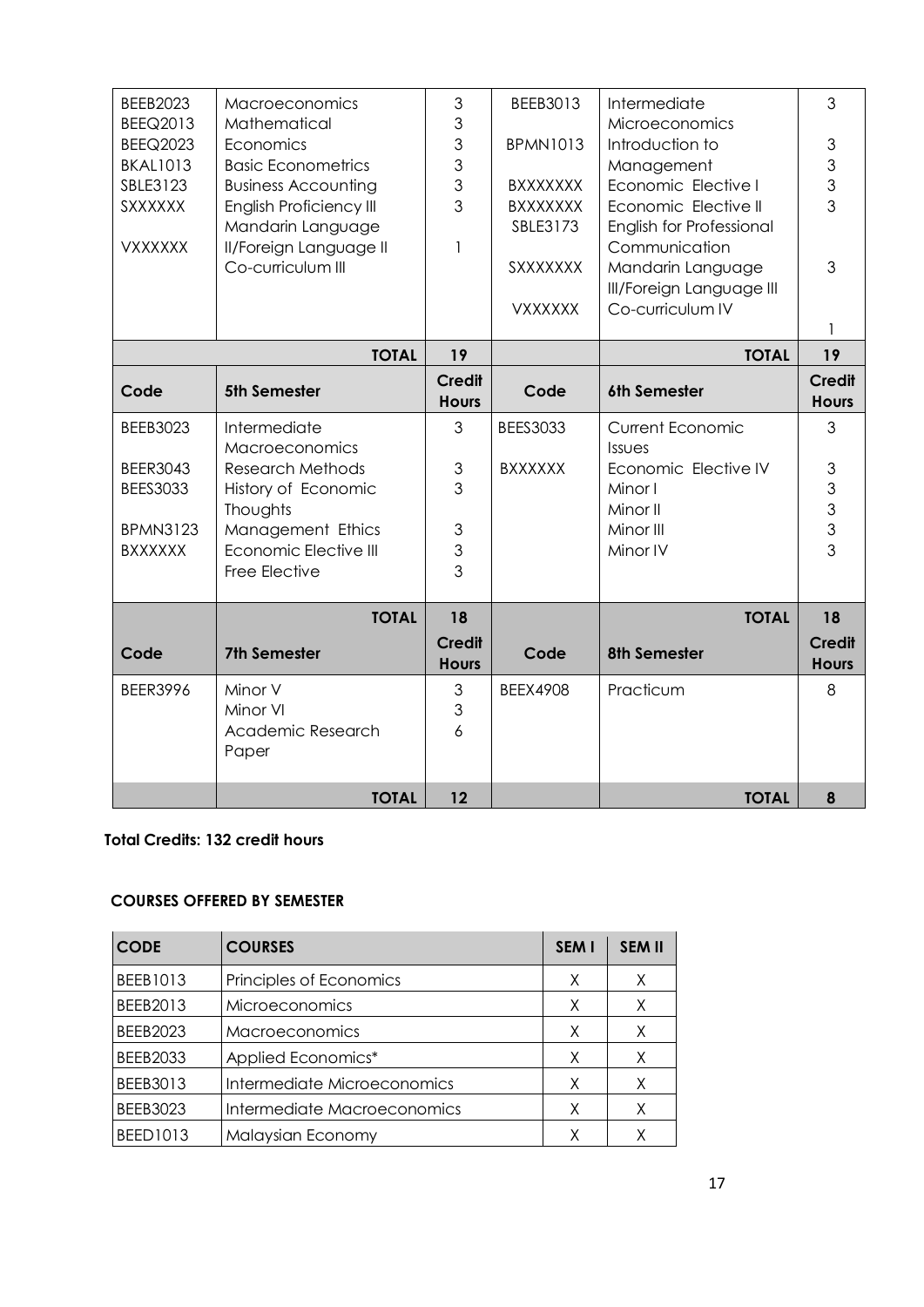| BEED2013        | Development Economics                  | X       | X |
|-----------------|----------------------------------------|---------|---|
| <b>BEED3023</b> | <b>Economic Planning</b>               |         | Χ |
| <b>BEED3043</b> | Project Appraisal                      |         | Χ |
| BEEE3073        | <b>Environmental Economics</b>         | Χ       |   |
| BEEE3103        | Economic Analysis of Tourism           |         | Χ |
| <b>BEEI2053</b> | Labour Economics                       | Χ       |   |
| <b>BEEI3053</b> | Industrial Organization                |         | Χ |
| <b>BEEI3063</b> | Industrial Regulation                  | Χ       |   |
| <b>BEEM2033</b> | Monetary Theory and Institutions       | Χ       | Χ |
| <b>BEEM3043</b> | <b>Monetary Economics</b>              | X       |   |
| <b>BEEM3053</b> | Investment Theory                      | Χ       |   |
| BEEP3013        | Public Finance                         |         | Χ |
| BEEP3083        | <b>Health Economics</b>                | Χ       |   |
| BEEQ1013        | Introduction to Mathematical Economics | Χ       | Χ |
| <b>BEEQ1023</b> | Introduction to Statistical Economics  | X       | X |
| BEEQ2013        | <b>Mathematical Economics</b>          | Χ       | Χ |
| <b>BEEQ2023</b> | <b>Basic Econometrics</b>              | X       | Χ |
| BEEQ3013        | Econometrics                           |         | Χ |
| <b>BEER3043</b> | <b>Research Methods</b>                | Χ       | Χ |
| <b>BEER3996</b> | Academic Research Paper                | $\sf X$ | X |
| <b>BEES3033</b> | History of Economic Thought            | X       | Χ |
| <b>BEES3053</b> | <b>Current Economic Issues</b>         | Χ       | Χ |
| <b>BEES3093</b> | Islamic Economic Thought & System      | Χ       |   |
| BEET2013        | <b>International Economics</b>         | Χ       | Χ |
| <b>BEET3013</b> | <b>International Trade</b>             | Χ       |   |
| <b>BEET3023</b> | <b>International Finance</b>           | Χ       |   |
| <b>BEET3033</b> | International Investment               |         | Χ |
| <b>BEEX4908</b> | Practicum                              | Χ       | Χ |
|                 |                                        |         |   |

## **COURSE SYNOPSIS**

## BEEB1013 PRINCIPLES OF ECONOMICS PRE-REQUISITE NONE

This course offers introductory understanding to the basic concepts in economics. It is divided into two parts of Microeconomics and Macroeconomics. Topics that will be covered includes demand and supply, price and market equilibrium, consumer choice, production and costs, national income accounting, aggregate demand and aggregate supply, money, and money market.

…………………………………………………………………………....

## BEEB2013 MICROECONOMICS PRE-REQUISITE BEEB1013 PRINCIPLES OF ECONOMICS

This course will provide students with basic economic theories that are essential in microeconomics. Among them are Demand & Supply theories, Consumer Behavior Theory, Production & Cost Theories, and Theory of the Firm. Methods used in discussing these theories include tables, graphs, and simple mathematics. Lectures given will also touch on the applicability of the theories in real life.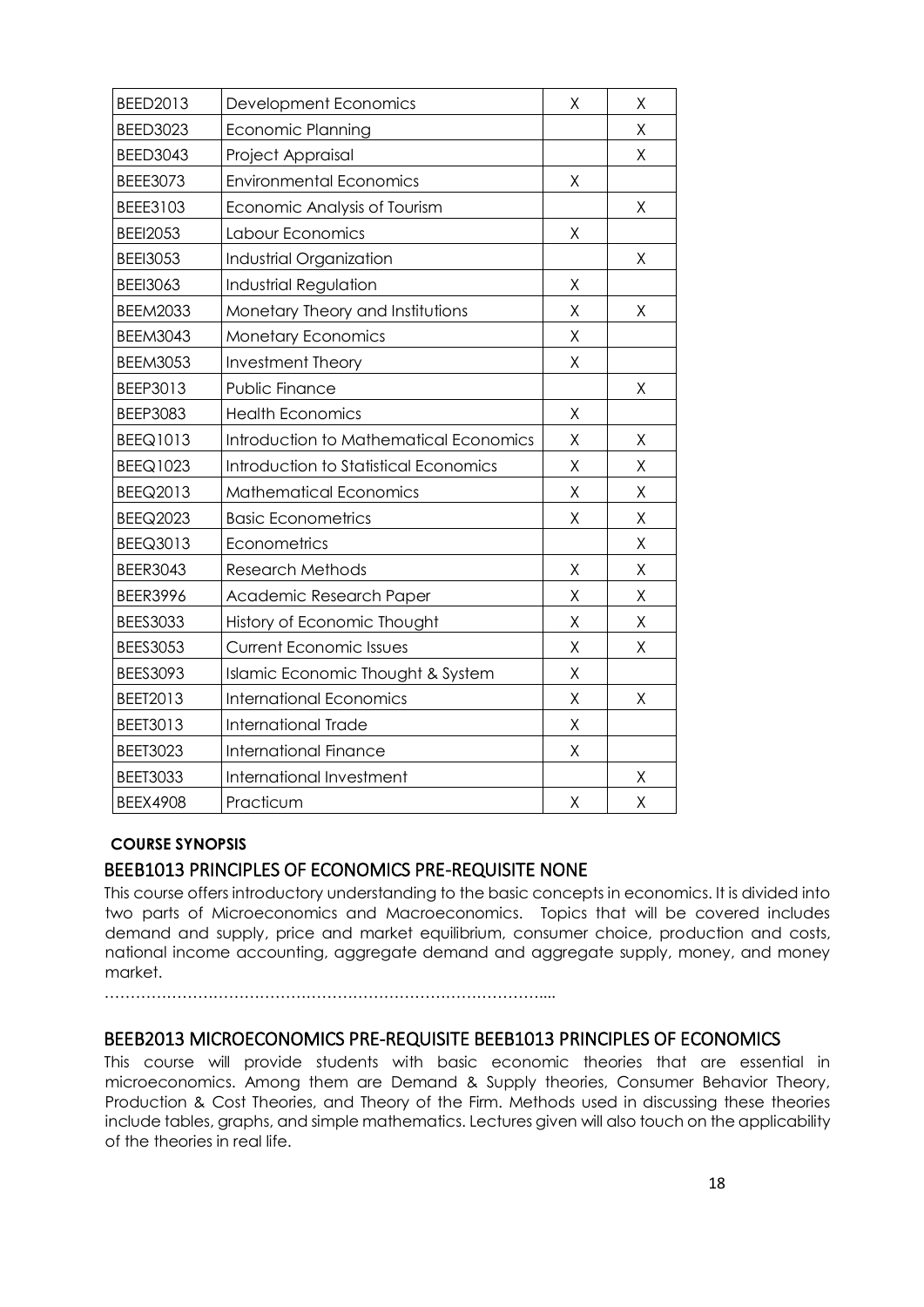## BEEB2023 MACROECONOMICS PRE-REQUISITE BEEB1013 PRINCIPLES OF ECONOMICS

The analysis is based on the Keynesian economics and experience of Malaysian macroeconomics situation. Thus, the theoretical and practical aspect of the economy is combined. The course is divided into 3 main sections. Section 1 focuses on the measurement of macroeconomic variables, in particular national income accounting and national income determination. Section 2 discusses the demand side of macroeconomics models from a simple economy to an open economy. In this section, the interaction of real and money market through money, interest and income is examined. An open macroeconomic model is also highlighted. The supply side of macroeconomics is also explained, particularly the labor market. The Classical macroeconomics view is also included in the analysis for comparison to that of the Keynesian economics. Finally, section 3 emphasizes on macroeconomic policy in which fiscal and monetary policy is examined. ……………………………………………………………………………

BEEB2033 APPLIED ECONOMICS PRE-REQUISITE BEEB1013 PRINCIPLES OF ECONOMICS

This course is designed for non-economic students who must take this course as a core courses in their program. In this course, we divide the discussion to two aspect microeconomics and macroeconomics which related to management. The microeconomics will discuss the issues that can influent the managers in their decision making process. The topics being discuss in this area include perfect competition, monopoly, oligopoly competition, monopolistic competition, externality, AD-AS model, inflation, unemployment, fiscal and monetary policy, exchange rate and balance of payments. This course also aims to introduce important economic matters. This basic knowledge will help them in learning and understanding other related fields like strategic management, marketing, productions and finance and will help in making a good decision.

……………………………………………………………………………

……………………………………………………………………………

## BEEB3013 INTERMEDIATE MICROECONOMICS PRE-REQUISITE BEEB2013 **MICROECONOMICS**

This course is designed for students who had taken microeconomics (SEEB2013); Besides theoretical framework, it will emphasize more on the application of the microeconomic principles to business decision making. The students will further develop their understanding on how firms make decisions, how consumers make decisions and how these decisions interact in the market place. Students will also be exposed to the desirability of these outcomes from the viewpoints of various normative criteria, the role of prices as conveyors of information, as well as various market models. In addition, the market for inputs to the production process would also be explored.

……………………………………………………………………………

# BEEB3023 INTERMEDIATE MACROECONOMICS PRE-REQUISITE BEEB2023 **MACROECONOMICS**

This course is the continuation of SEEB2023 Macroeconomics. Among the topics that are discussed in this course are macroeconomic theories explaining business cycle such as Classical, Keynesians, Monetarists, New Classical, and New Keynesians. The students will also be exposed to some advanced topics such as consumption behavior, investment, inflation and unemployment, money demand, and issues on economic growth as well as stabilization policies.

……………………………………………………………………………

## BEED1013 MALAYSIAN ECONOMY PRE-REQUISITE NONE

This course is designed to study about the structure and issues problems of Malaysian economics based on the policies implementation since 1957. The topics covered: History of economics development in Malaysia; Macroeconomics issues such as economics growth, inflation,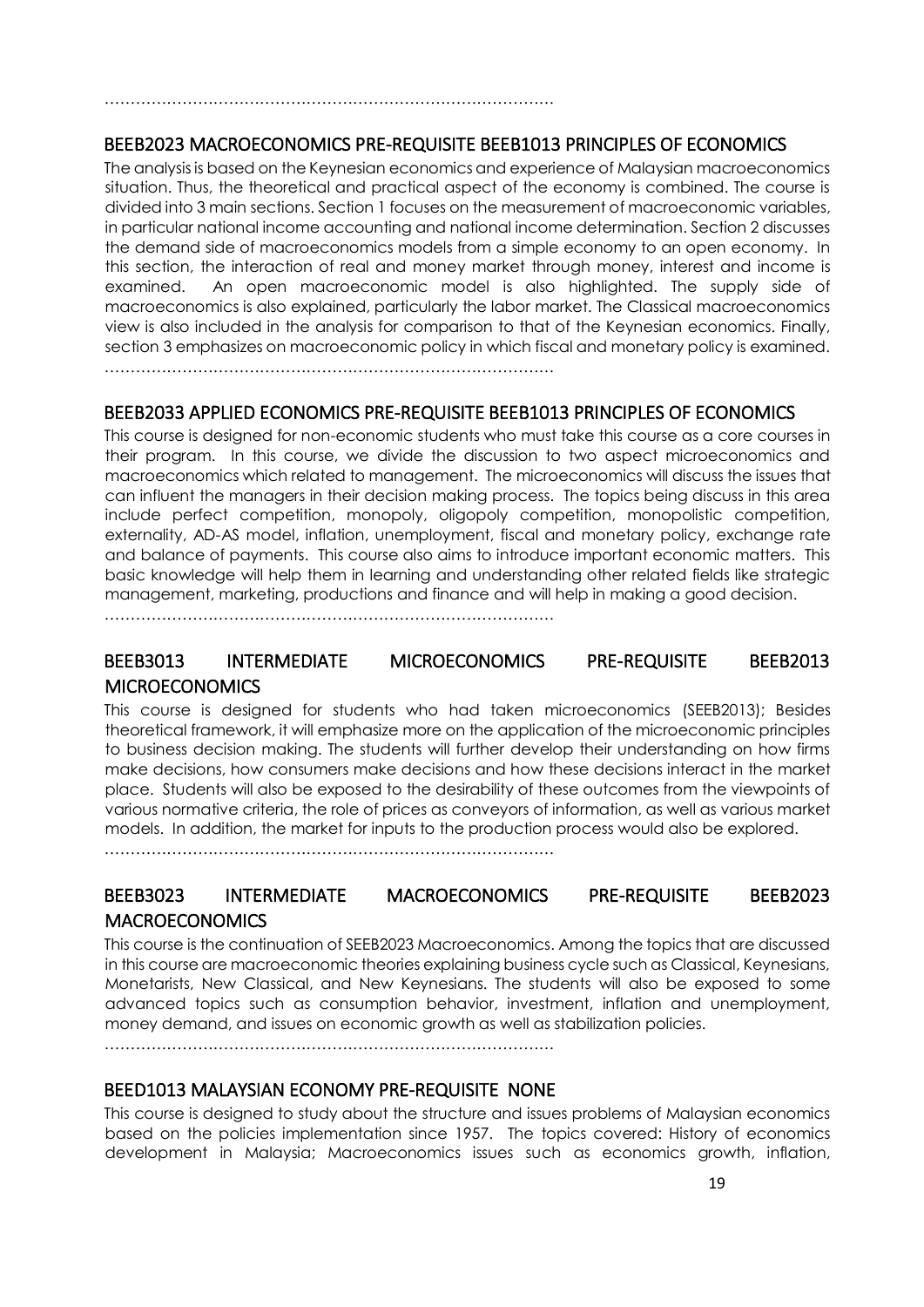unemployment, balance of payment and government policy; Implementation of New Economics Policy; Situation of real sector, financial sector and public sector. Besides that, the issues about government policy will be discussed in this course.

……………………………………………………………………………

# BEED2013 DEVELOPMENT ECONOMICS PRE-REQUISITE BEEB1013 PRINCIPLES OF **ECONOMICS**

This course discusses the theories and basic concept of economic development. The discussion focuses on the definition and on development, measurement of theories of development economics, factors of economic growth, issues on poverty and income distribution, population growth and unemployment. It also discusses on economic planning and government role in achieving economic development goals.

……………………………………………………………………………

# BEED3023 ECONOMIC PLANNING PRE-REQUISITE BEEB2013 MICROECONOMICS, BEEB2023 MACROECONOMICS

This course includes both theoretical and quantitative aspects of economic planning. Students will be exposed to the definitions, history, the needs of economic planning especially in the third world countries, planning problems, tools used in economic planning etc. Quantitatively, development models will be used to illustrate how data will be used in understanding and solving problems faced by policy makers.

……………………………………………………………………………

## BEED3043 PROJECT APPRAISAL PRE-REQUISITE BEEB2013 MICROECONOMICS, BEEB2023 MACROECONOMICS

Each development project has to go through project cycle. One of the most important elements in project cycle is determining the viability of the project, to see whether it can be implemented or rejected. This course teaches how to do a project appraisal or evaluation. Among the topics covered in this course include project cycle, the post, present and future value of money, discounted value, differences between economic analysis and financial analysis, cash flow, techniques in project implementation and project management.

……………………………………………………………………………

# BEEE3073 ENVIRONMENTAL ECONOMICS PRE-REQUISITE BEEB2013 MICROECONOMICS, BEEB2023 MACROECONOMICS

This course is to show that the environment is not a separate entity from the economy. Its essence lies in a sequence of logical steps: assessing the "economic" importance of environmental degradation; looking for the "economic" course of degradation; and designing "economic" incentives to slow, halt and reverse that degradation.

…………………………………………………………………………....

# BEEE3103 ECONOMIC ANALYSIS OF TOURISM PRE-REQUISITE BEEB2013 MICROECONOMICS, BEEB2023 MACROECONOMICS

This subject studies macro and micro economic dimensions of tourism. Tourism industry in Malaysia has been identified as one of the key drivers in the growth of the services sector and assumes a greater role in economy development planning. Tourism not only solely contributes to the foreign exchange earnings but is also involved in various chains of economic activities. Hence, this course will discuss the effectiveness and contribution of tourism industry to the recent and future national economy development. Among the topics to be discussed are the definition and philosophy of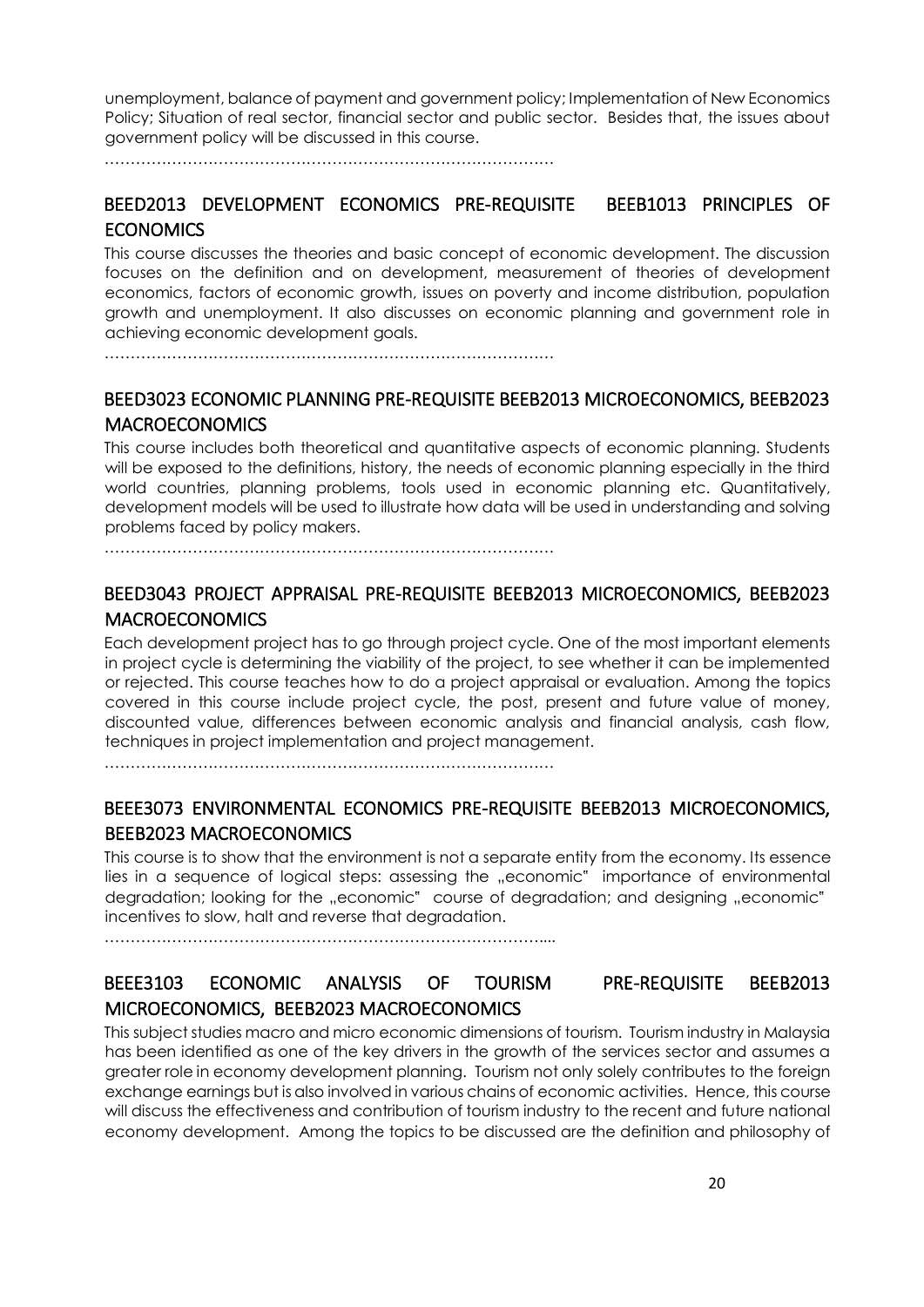tourism, economic analysis and tourism industry, the role of government to the tourism industry and the current issues in tourism economics.

……………………………………………………………………………

## BEEI2053 LABOUR ECONOMICS PRE-REQUISITE BEEB1013 PRINCIPLES OF ECONOMICS

The course introduces labour economics from both aspect of Micro and Macroeconomics. The microeconomics part will focus on the determinants of the demand and supply of labour, how the labour demand and supply interact to determine the wage rate and quantity of labour in equilibrium, and issues related to labour market. The macroeconomics aspects will discuss the aggregate of labour market such as distribution of income, labour productivity, employment and the effects of wage rate on price level. From time to time, students will be exposed to the global elements of labour market as well as the discussion on labour markets in Malaysia.

……………………………………………………………………………

# BEEI3053 INDUSTRIAL ORGANIZATION PRE-REQUISITE BEEB2013 MICROECONOMICS, BEEB2023 MACROECONOMICS

Industrial organization is a branch of microeconomics with a heavy emphasis on imperfect market structures, particularly oligopoly. Topics of discussion include price and quantity determination strategies, entry-deterrent strategies, collusion, product differentiation, advertising, technological progress and price discrimination. Even though those topics are initially discussed in light of the traditional theory of oligopoly, the contributions and criticisms from game theorists are duly presented.

……………………………………………………………………………

## BEEI3063 INDUSTRIAL REGULATION PRE-REQUISITE BEEB2013 MICROECONOMIS, BEEB2023 MACROECONOMICS

This course is about the interaction of government and markets, in theory and practice. In particular, this course will deal with the interaction of government policies and business operations in an economy that largely relies on the free enterprise systems. This course will also examine how public responds to the presence of monopoly through the enforcement of antitrust laws and regulation.

……………………………………………………………………………

# BEEM2033 MONETARY THEORY AND INSTITUTIONS PRE-REQUISITE BEEB1013 PRINCIPLES OF ECONOMICS

This course discusses and examines the role of money, financial institutions and financial markets in the economy. Financial markets and institutions not only affect individuals decision making but also the flow of funds throughout the economy, which in turn affect business profits, economic variables such as interest rates and rate of inflation, the production of goods and services, and the economic well-being. To provide a better understanding of the subject matter, a theoretical and application of theories are used in the analysis of the topics covered. Among the topics discussed are role of money; financial markets, institutions and instruments; risk and term structure of interest rates, banking system and multiple deposit creation, and the role of Central Bank in the conduct of monetary policy.

……………………………………………………………………………

# BEEM3043 MONETARY ECONOMICS PRE-REQUISITE BEEB2013 MICROECONOMICS, BEEB2023 MACROECONOMICS

This course is a continuation from the "Theory and Financial Institutions" course. Topics that will be discussed in this course are traditional as well as modern monetary theories, the connection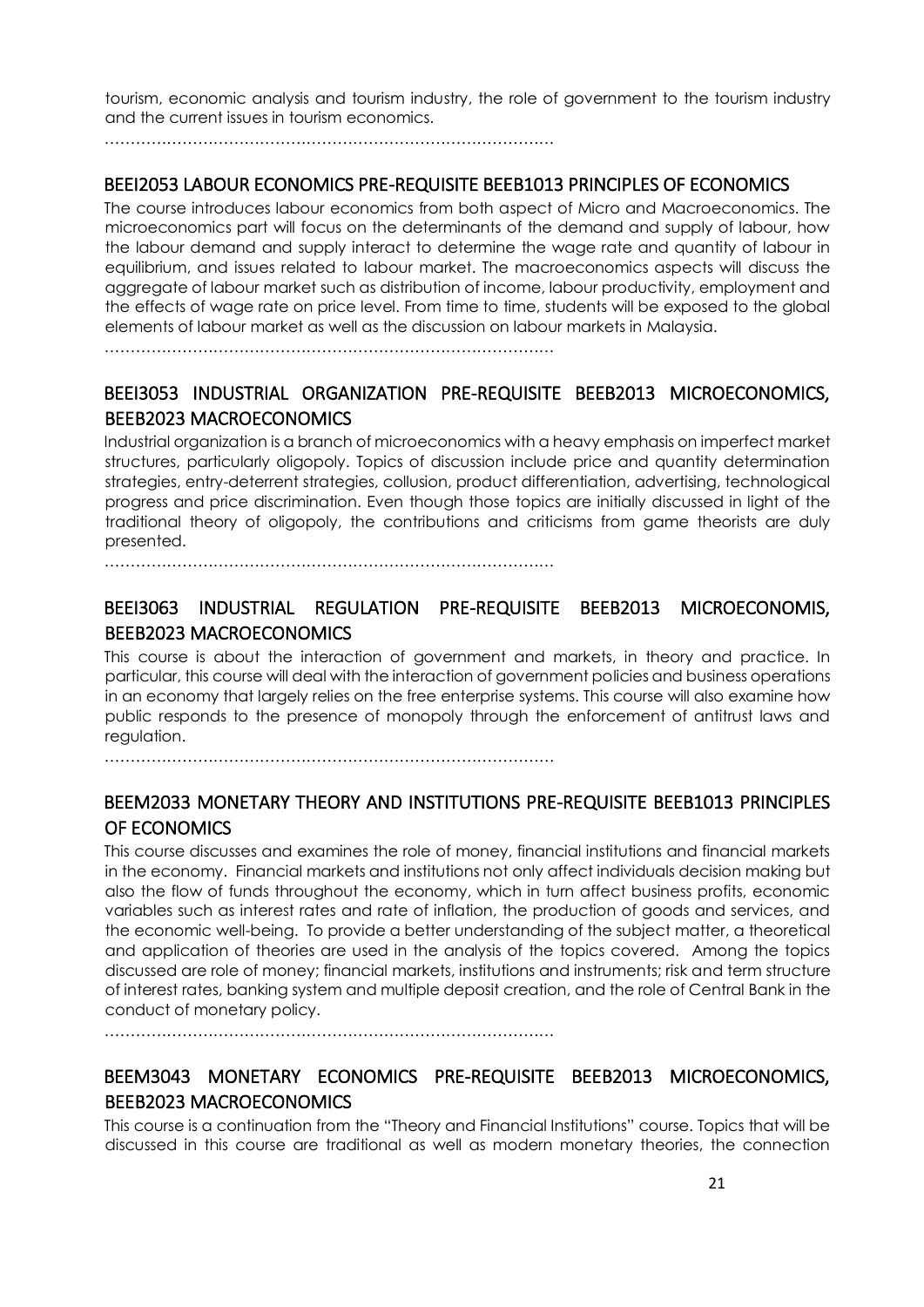between monetary theories and issues/problems in macro monetary economics and monetary policies.

……………………………………………………………………………

## BEEM3053 INVESTMENT THEORY PRE-REQUISITE BEEB2013 MICROECONOMICS, BEEB2023 **MACROECONOMICS**

This course is to provide knowledge and understanding about the investment theory according to the economic approach. The course emphasis on studying real assets investment review using the perspective of microeconomics and macroeconomics. Financial investment is also discussed to provide exposure to students about the scope of the overall investment. Discussions in this course covering topics concerning the background of the investment, the difference of investment of financial assets and real assets, the concept of the value of money, risk and uncertainty, capital theory, determinant and the theory of investment, investment spending decisions by firms and the impact of government policy on investment activities.

……………………………………………………………………………

# BEEP3013PUBLIC FINANCE PRE-REQUISITE BEEB2013 MICROECONOMICS, BEEB2023 MACROECONOMICS

This course is specially designed for students in economics program who had fulfilled the pre requirement Microeconomics (BEEB2013). It provides a good theoretical framework for students to understand more about public sector economics. The course emphasizes more on the three basic roles of the government namely, allocation of resources, distribution, and stabilization function. In addition, expenditure policy will also be discussed with emphasis on two important issue, tax system and government expenditure.

……………………………………………………………………………

# BEEP3083 HEALTH ECONOMICS PRE-REQUISITE BEEB2013 MICROECONOMICS, BEEB2023 MACROECONOMICS

This course is about learning the relevance of economics in health and medical care via discussion of the fundamental concepts, theories and practices in the field of health economics. The strength of the course content is built on a microeconomics framework which focuses on how the economic resources are allocated to and within the health care sector, with highlight on the policy implications. Topics of discussion will include tools for economic analysis of health care, demand and supply of health (care), health insurance studies, the industrial organization and regulation of the health care sector, the role of technology and the labour issues.

……………………………………………………………………………

## BEEQ1013 INTRODUCTION TO MATHEMATICAL ECONOMICS PRE-REQUISITE NONE

The course introduces basic Mathematical Method. The topics covered: number and sets, functions and relation, simultaneous equations, matrix algebra method, indefinite and definite integral.

……………………………………………………………………………

## BEEQ1023 INTRODUCTION TO STATISTICAL ECONOMICS PRE-REQUISITE NONE

This course introduces the basic concepts and methods in statistics. The topics covered include the techniques of collecting, processing, and reporting statistical data, summarising the data, and making statistical inference from the data.

……………………………………………………………………………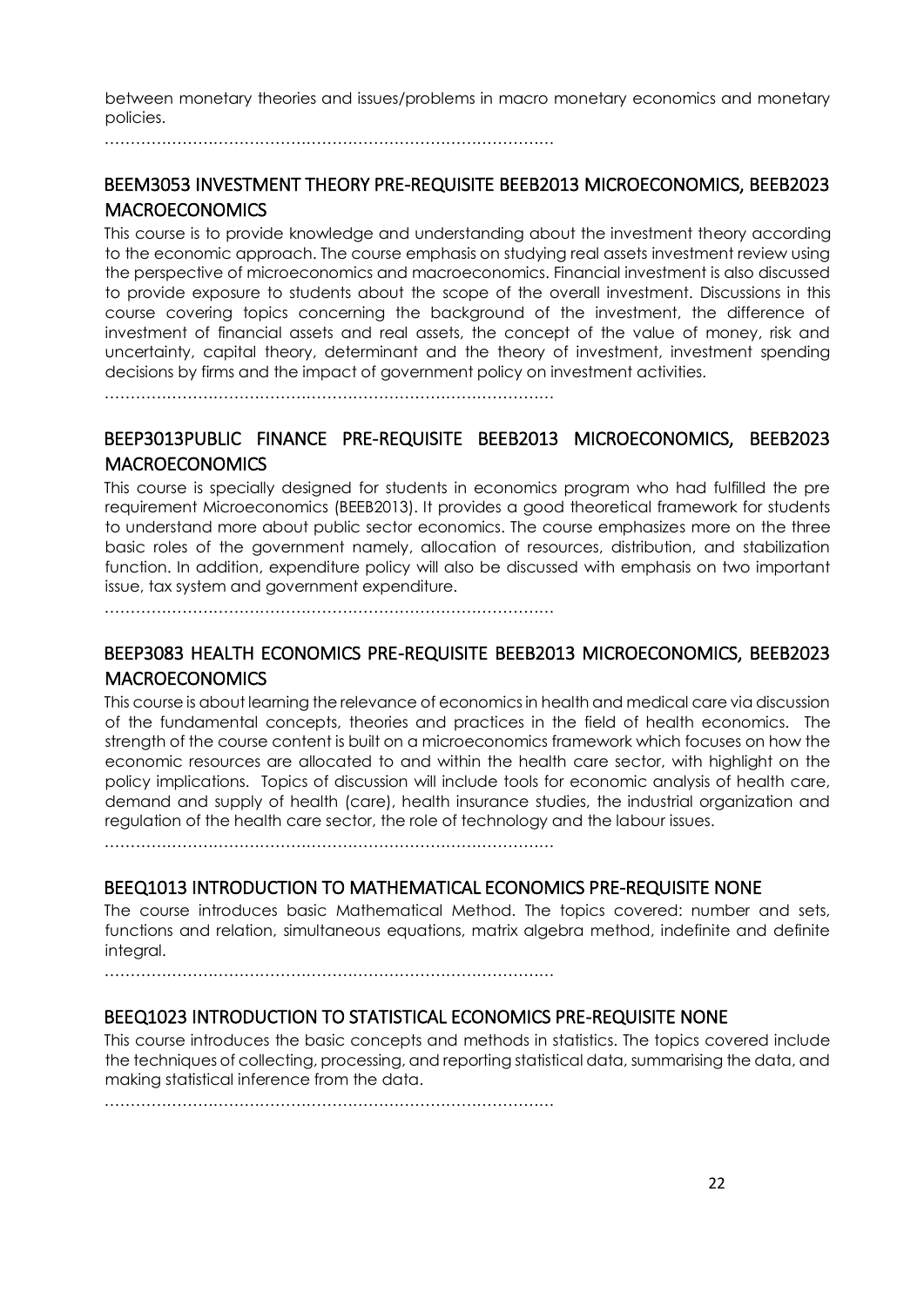## BEEQ2013 MATHEMATICAL ECONOMICS PRE-REQUISITE BEEQ1013 INTRODUCTION TO MATHEMATICAL ECONOMICS

The objectives of this course are to provide an understanding of the use of mathematical methods and techniques in economic analysis. This course is divided into five (5) main parts: an introduction to mathematical economics, equilibrium (or static) analysis, comparative static analysis, optimization problem (without and with constraints), and dynamic analysis. The approach used exposes students to the use of mathematical methods and techniques such as matrix algebra, derivatives, differentials, and integration in solving economic problems. After taking this course, students are expected to be able to analyze micro and macroeconomic problem by using those mathematical methods and applying them in other courses.

……………………………………………………………………………

# BEEQ2023 BASIC ECONOMETRICS PRE-REQUISITE BEEQ1023 INTRODUCTION TO STATISTICAL ECONOMICS OR SQQS2013 APPLIED STATISTICS

This course introduces basic econometrics to students. This course will expose students to quantitative methods that are frequently used in econometric research, and to enhance the student" s ability in understanding and implementing quantitative economic analysis.

……………………………………………………………………………

## BEEQ3013 ECONOMETRICS PRE-REQUISITE BEEQ2023 BASIC ECONOMETRICS

This course is an extension of the Quantitative Methods course, and will stress on econometric theory and its applications. The main topics covered are issues related to departures from classical assumption, maximum likelihood methods, simultaneous equations model, and regression model using dummy variables, stochastic explanatory variables, and dynamic econometric models. Probit, Logit and Tobit models will also be discussed in this course.

 $\mathcal{L}^{(n)}$ 

## BEER3043 RESEARCH METHODS PRE-REQUISITE BEEB2013 MICROECONOMICS, BEEB2023 MACROECONOMICS

The course elucidates the nature and processes involved in research, especially in the social sciences, such as economics, sociology and psychology, and their allied areas. Although the emphasis is on survey research, other research approaches are also discussed. The course begins with the philosophy of knowledge, definition of research, scientific method in research, and ethics in research. The important steps in planning a research project, such as problem identification and formulation, formulation of the research questions, developing the study objectives, reviewing related literature, formulation of model and research hypotheses, gathering and analyzing the data and testing the hypotheses, and presenting the final report will be covered. The course also discusses, in detail, the preparation involved in writing a research proposal that is likely to be approved by relevant agencies or institutions.

……………………………………………………………………………

## BEER3996 ACADEMIC RESEARCH PAPER PRE-REQUISITE BEER3043 RESEARCH METHODS

Research activities leading to research paper or equivalent scholarly project; A supervised individual work that provides the opportunity to pursue topics in breadth and depth, and to apply the tools of economic analysis; Research on mutual topics, to students and faculty. This course is normally taken during the final semester of the program.

……………………………………………………………………………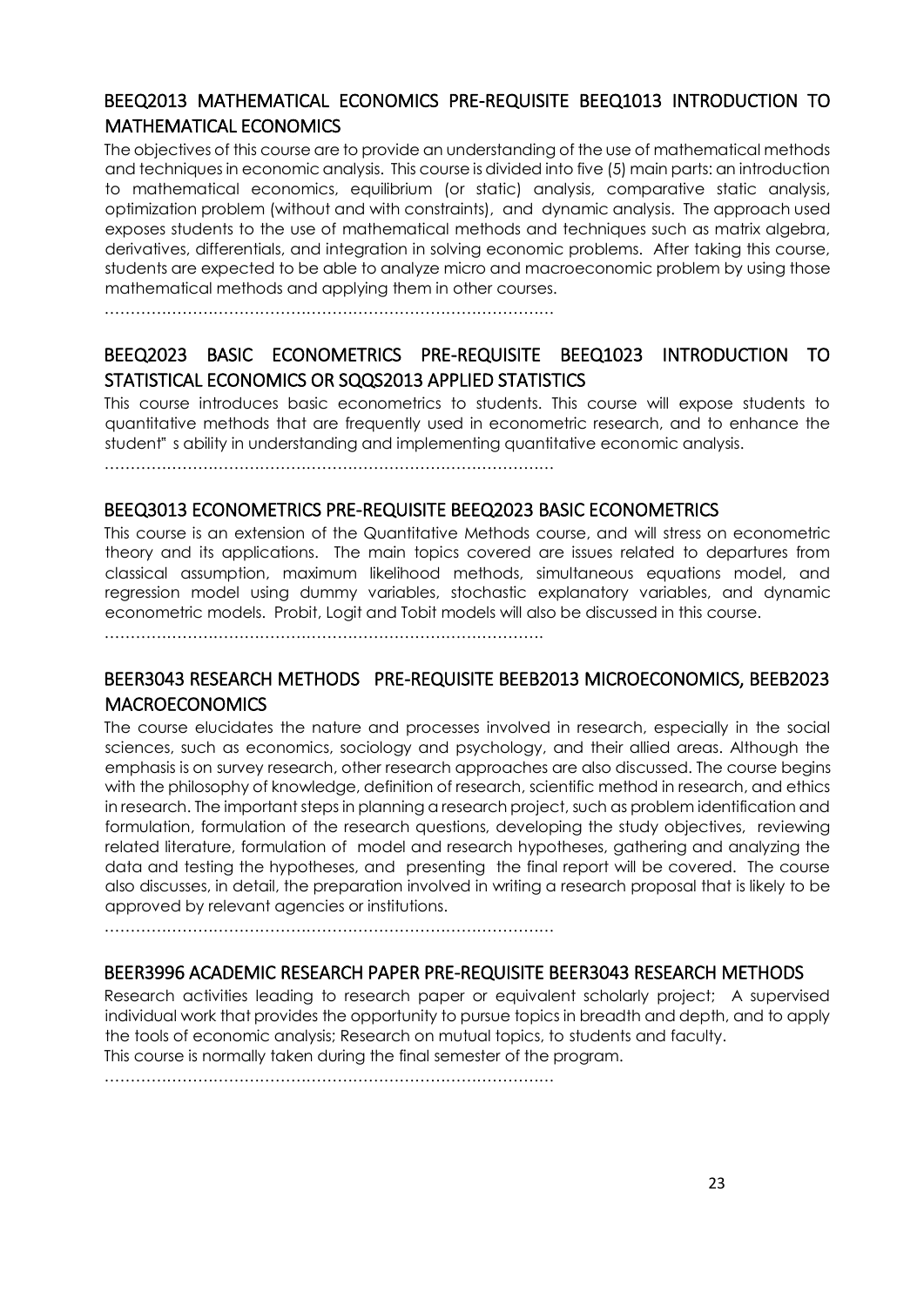# BEES3033 HISTORY OF ECONOMIC THOUGHTS PRE-REQUISITE BEEB2013 MICROECONOMICS, BEEB2023 MACROECONOMICS

This course discusses the history of economic thought and the people that have contributed to its development. For each important school of thought, five major questions will be answered: What was the historical background of the school? What were the major tenets of the school? Whom did the school benefit or seek to benefit? How was the school valid, useful, or correct in its time? And which tenets of the school became lasting contributions?

……………………………………………………………………………

# BEES3053 CURRENT ECONOMIC ISSUES PRE-REQUISITE BEEB2013 MICROECONOMICS, BEEB2023 MACROECONOMICS

This course discusses current issues in economics – primarily Economics of globalization and international corporate business. The main topics includes trade blocks – AFTA, EU, NAFTA, and Financial liberalization, technology transfers and multinationals in the context of IT, and the new economy. Other topics that will also be discuss are trend in economic growth, and sustainable corporate ventures.

……………………………………………………………………………

# BEES3093 ISLAMIC ECONOMIC SYSTEM AND THOUGHTS PRE-REQUISITE BEEB2013 MICROECONOMICS, BEEB2033 MACROECONOMICS

Islam is a complete way of life that covers all of the life aspects including the economy. Therefore this course provides preliminary understanding and basic knowledge of the principles of Islamic economic. This course discusses the main contributions of Islamic thinkers, the factors that influence their thought and the connection of the thought with the current economic issues. This course will also cover Islam as ad-deen; philosophy of Islamic Economic; the definition, scope and objective of Islamic economic; special aspects of Islamic economic and a comparative study between the Islamic and other economic systems.

……………………………………………………………………………

## BEET2013 INTERNATIONAL ECONOMICS PRE-REQUISITE BEEB1013 PRINCIPLES OF **ECONOMICS**

This course introduces a basic theory of international trade, which includes international trade and international finance. Graphical analysis is used to understand various basic theories of international economics. Application of theories is also provided through discussions of current issues in the international trade and monetary relations.

……………………………………………………………………………

## BEET3013 INTERNATIONAL TRADE PRE-REQUISITE BEEB2013 MICROECONOMICS, BEEB2023 **MACROECONOMICS**

This course covers in detail the basic trade theory which includes: The basic theory of international trade, Neo-classical trade theory, Demand and Supply, Offer Curve and the Terms of Trade; Factor Endowments and the Heckscher - Ohlin Theory, New Trade Theories and Intra-industry trade, International Trade Policy, Tariff, Nontariff Trade Barriers, Political Economy of Protectionism and International Trade Policies; Trade Policy and income distributions, Trade Negotiation and Trade Policy, the concept of Economic Integration, Trade Creation, Trade Diversion, General Agreement on Trade and Tariffs (GATT) and World Trade Organization (WTO).

……………………………………………………………………………